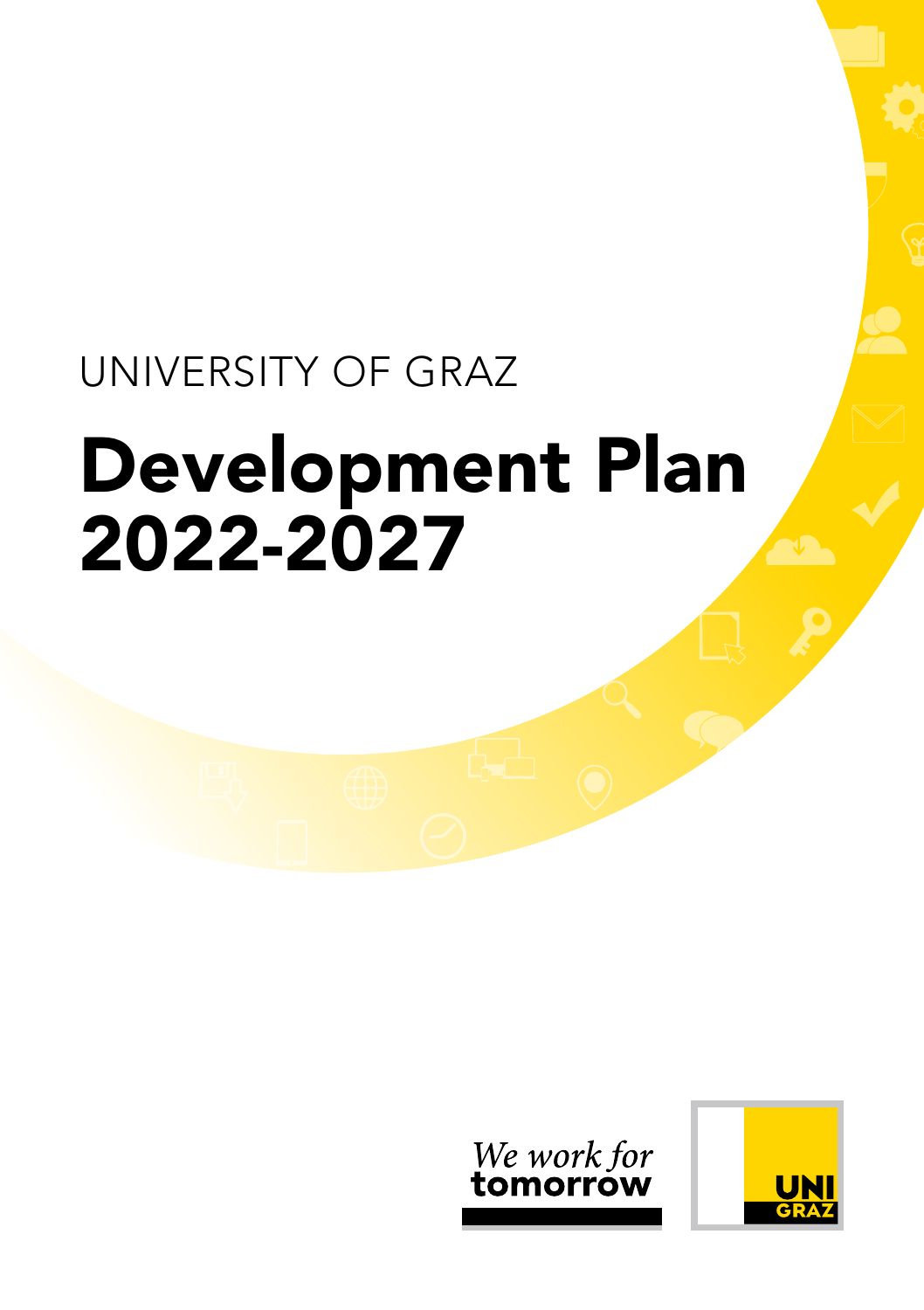# Table of Contents

| 1 Research and the promotion of young scientists              |  |
|---------------------------------------------------------------|--|
|                                                               |  |
|                                                               |  |
|                                                               |  |
| 2 Studies and continuing education - We teach for tomorrow 15 |  |
|                                                               |  |
|                                                               |  |
| 3 Social commitment - We drive societal development 24        |  |
|                                                               |  |
|                                                               |  |
| 4 Digital transformation - We shape digital transformation33  |  |
|                                                               |  |
|                                                               |  |
| 5 Cross-cutting issues/collaboration                          |  |
|                                                               |  |
|                                                               |  |
|                                                               |  |
|                                                               |  |

*Imprint*

Editor: University of Graz ©2021, Universitätsplatz 3, 8010 Graz | Responsible for the content: Rectorate | Editorial support: Performance and Quality Management, Office of the Rector | Typesetting: Sonja Zechner, Layout: Daniela Jesacher, Press + Communication, University of Graz | Printed by: ÖH Service Centre

The binding version of the Development Plan was published in the University of Graz's official gazette. Resolution passed by the University Council on 16 December 2020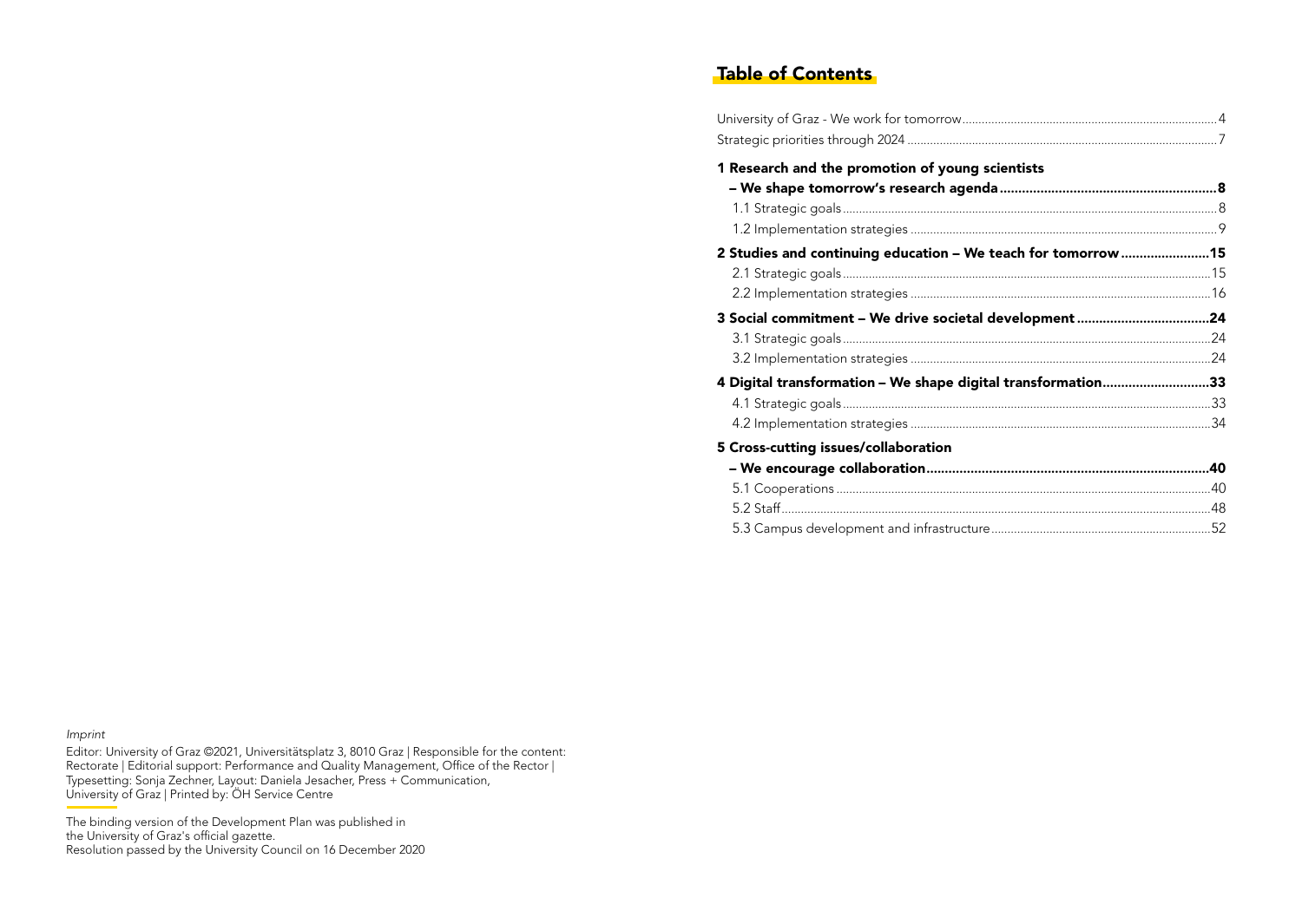# UNIVERSITY OF GRAZ – We work for tomorrow

The future is being created at this university. It is a place of constructive curiosity and, thus, a place where new ideas are encouraged and supported. We illuminate yesterday with our bright scientific passion, reflect critically on the present and seek solutions for the problems of tomorrow. These things are only possible if we all prioritize research and teaching appropriately and work together actively to meet the challenges facing the University.

University of Graz is internationally recognized, strongly networked and efficient. As one of the largest universities in Austria, it not only is responsible for the people who work and study here, but also for the location itself.

As a general university, University of Graz covers a broad research spectrum, which must be preserved as a strength and unique feature. Even though we will continue to provide targeted support for research conducted in selected areas, attention must be paid to promoting research areas from all branches of science as part of a continual development process. Therefore, we must take care to maintain the diversity of our research areas and provide these areas with the specific resources and freedom they need. All kinds of research should be carried out here, including individual research and research that requires a division of labour and involves university and cross-institutional research groups and alliances of various kinds. Each of these working methods must be given its place as long as the corresponding quality is guaranteed. In addition, interdisciplinary and unconventional research must be further promoted; new areas of research must be developed and tested. To this end, a centre for interdisciplinary studies should be created as a supportive platform, which will initially place an emphasis on questions of digitalization.

One important aspect is the acquisition of third-party funding. The Austrian Government has announced the proposal of a comprehensive excellence initiative to strengthen competitive basic research. "Horizon Europe", the next research framework programme developed by the European Union, will be the largest research programme in the world, funded with around 100 billion euros. We want to develop appropriate strategies so that we can be successful in competing for these funds.

One of University of Graz's strengths is the broad and diverse range of studies offered, based on the concept of research-led teaching. The "traditional" range of studies, which is based on the classical subjects, is thereby increasingly enriched by interdisciplinary curricula. As a general university, University of Graz has the responsibility to ensure the corresponding diversity and quality of the courses and programmes offered. In addition, the local and regional cooperation network should be expanded.

It is important to improve supervisory conditions to meet international standards, both to ensure the quality of teaching as well as provide support for teachers. In addition, we must respond more effectively than before to the students' altered living conditions by increasing the number of extra-occupational courses, increasing the flexibility of the curricular framework and promoting skill-based learning and teaching.

In view of the rapid changes taking place in our society, it will be necessary to assess the current situation and potentially adapt our study programmes. However, research-led teaching must continue to be our maxim from the very beginning.

We are dealing with digitalization with increasing frequency - in teaching and research as well as in application. This process is not about digitalization per se, but about the ability to move oneself in the digital world and to actively shape it. We want to address the socio-political questions as well as identify the opportunities and risks that arise from digitalization; it is not enough to simply look at the technological aspects. Here, too, we have a particular strength as a general university.

Internationalization is carried out to reach two strategic goals: On the one hand, University of Graz will retain its identity as an internationally competitive educational institution in the areas of research and teaching; on the other hand, the University environment will be designed as a place of international cooperation and cosmopolitanism. To reach these goals, we have to support the international students and researchers on site and promote multilingualism on campus. Gaining personal experience with different ways of thinking and working has an impact and generally deepens the understanding of cultural and linguistic diversity.

Universities are places where scientific, intellectual, but also human encounters take place. They have a long tradition of holding clear values and promoting integrity, especially with regard to being open to new ideas and dealing with socio-political issues. We must preserve the university as a place where people think openly and freely - for our own continuing development and that of our society. Reasoning based on facts, intellectual honesty, being open to new things, critical reasoning, appreciation and tolerance are values that should not only be promoted and experienced at universities more than ever before, but also that should be communicated to the outside world. The University should make its knowledge available to the general public, but also take a stand on the issues that concern our society. This also includes promoting exchange across disciplinary boundaries within the University and, in particular, discussions on topics specific to the University.

All of our efforts, however, must be directed to support the people who interact with University of Graz. This applies to our employees in all areas as well as to our students. Promoting talent, ensuring a good working environment and, above all, promoting equality and diversity are important concerns for us that extend into all areas of the University.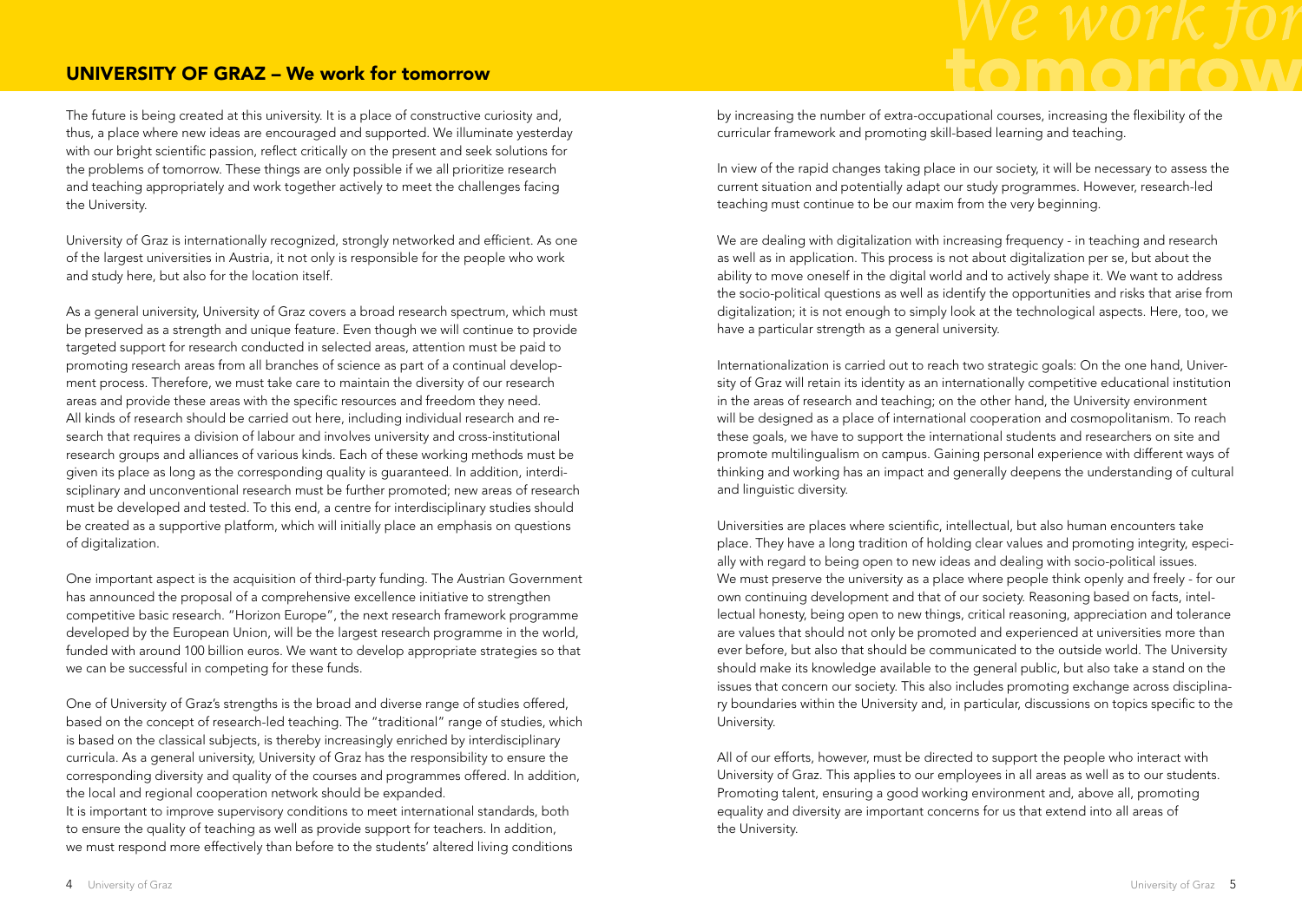

University of Graz Development Plan emphasizes three impact dimensions

- 1. Research and the promotion of young researchers,
- 2. Degree programmes and continuing education and
- 3. Societal engagement

This Plan was drawn up with the involvement of the faculties and in consultation with the Senate and the University Council.

The Development Plan is valid for the years 2022–2027 and will be adapted with rollingwave planning to adjust to current developments. The performance agreements formed with the Federal Ministry of Education, Science and Research for the periods 2022–2024 and 2025–2027 are essentially based on the Development Plan; corresponding projects for medium-term strategy implementation are specified therein. In the target and performance agreements formed by the faculties and administrative units with the Rectorate, the Development Plan will be implemented by taking specific measures. In this way, all employees should be actively involved.

# Strategic priorities until 2024

The development of University of Graz as outlined above will be described in more detail and implemented in the following strategic key areas in the coming years:

# 1. Conduct high-quality research

- ~ Clusters of excellence and emerging fields are eligible to apply for the excellence initiative in the funding programmess
- Develop new research areas
- **•** Emphasize attractive research location
- ~ Expand scientific cooperation network (local and regional)

# 2. Help young researchers develop into top researchers

- Expand high-quality doctoral training
- Offer postdoctoral initiative
- **•** Optimize career model

### 3. Emphasize the attractiveness of the degree programme

- <sup>o</sup> Redesign the degree programmes through modularization
- Offer cross-faculty Master's degree modules
- **•** Improve the students' digital skills

### 4. Improve the ability to study

- ~ Evidence-based optimization of degree programmes
- Offer degree programmes appropriate for the students' altered living conditions
- ~ Expand individual consultation and information offers

# 5. Optimize teaching quality

- **•** Technology-supported multilingual teaching space
- ~ Build an OER platform with different materials
- Establish new forms of teaching evaluation
- Expand and centrally support higher education didactics

# 6. Point out that the University has an impact on society

- Take a position on socially relevant issues
- <sup>o</sup> Strengthen networking between business and university
- ~ Emphasize the impact of scientific findings on society ('transformation(al) excellence')

# 7. Proactively shape digital change

- Create an interdisciplinary Digital Hub
- ~ Expand interdisciplinary research on the digital transformation
- ~ Digitize the university administrative processes
- **•** Improve the employees' digital skills

#### 8. Anchor the open science and open innovation themes

~ Strengthen open science, open access initiatives and develop digital infrastructures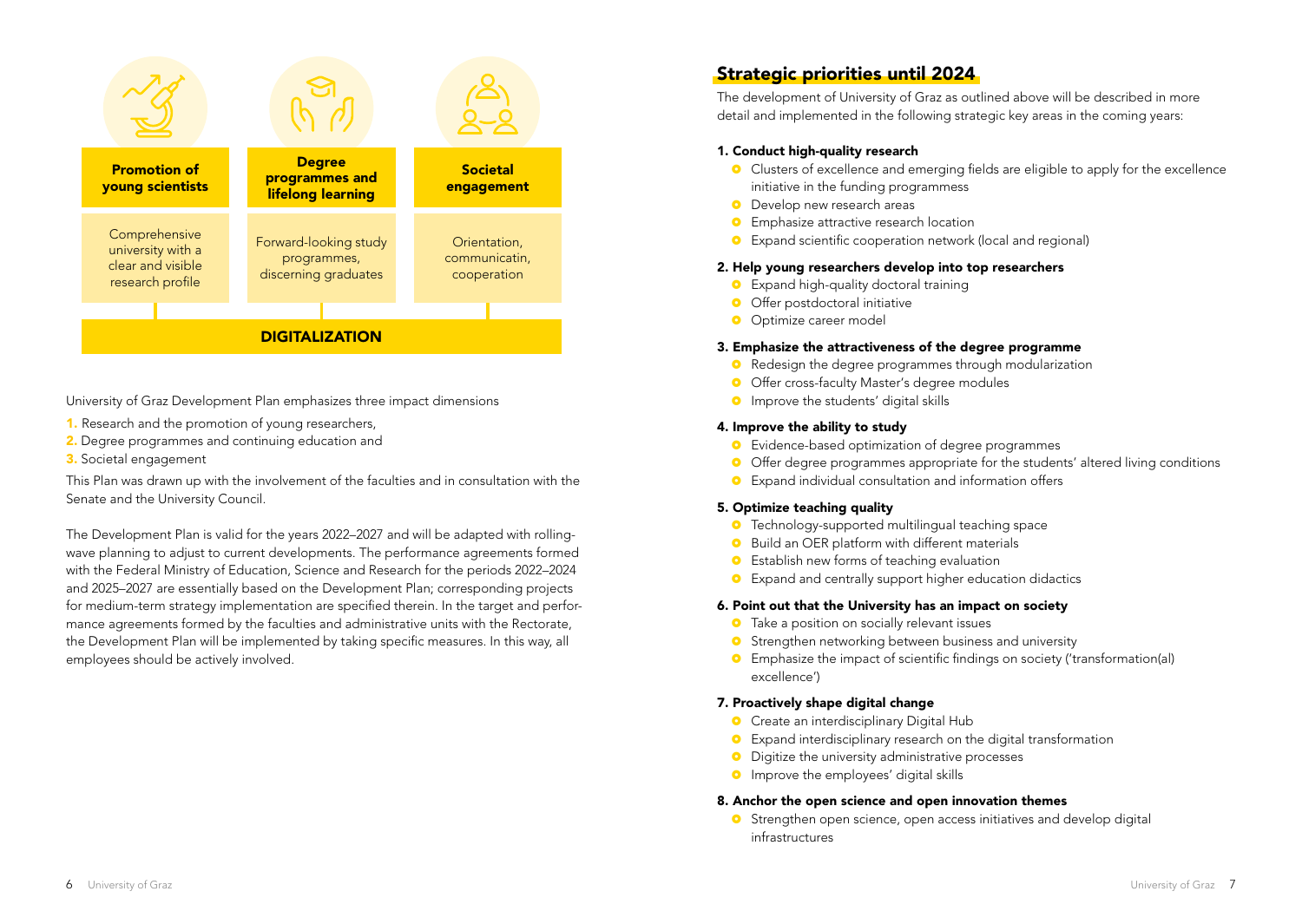# 1 Research and the promotion of young scientists – We shape tomorrow's research agenda

One of the University's central tasks is to conduct high-quality research and to provide excellent training for young scientists. To carry out this task, the University uses various tools and measures. The research work performed by individuals serves as the basis for measuring scientific progress. However, working together in larger groups to address a specific topic can often significantly support scientific work and help to



develop expertise in the respective subject areas. Teamwork is a particularly important tool in the area of doctoral education, ensuring the highest quality training of these young scientists. These principles are applied and practiced by striving to reach the strategic goals outlined below.

# 1.1 Strategic goals

- 1. The Fields of Excellence will be further developed, evaluated, appropriately structured and adapted in order to clearly present and support research activities at University of Graz. A central strategic goal is to prepare applications that are optimally positioned within the framework of the FWF's planned Excellence Initiative and increase our participation in Horizon Europe.
- 2. The local and regional cooperations will be deepened to further strengthen the established cooperations with the partner universities and institutions regarding research and the promotion of young scientists to ensure the operation and acquisition of the required infrastructure. In particular, the flagship projects of the Graz Center of Physics (University of Graz and Graz University of Technology) and the Cori Institute of Experimental and Computational Metabolism (University of Graz, Graz University of Technology, Medical University of Graz and Austrian Academy of Sciences) will be carried out within this framework of cooperations.
- 3. University of Graz is actively contributing to the digital transformation of society through its research. To this end, the University is expanding its interdisciplinary digitization research, using this to acquire more third-party funding—especially at European level—and ensuring the excellent quality of its research by enabling the use of state-of-the-art digital methods and research infrastructures. These plans will be carried out in particular by creating and defining the orientation of new professorships to be filled and establishing bridge professorships.
- 4. The number and quality of applications for third-party funding that are submitted will be increased, providing appropriate support measures and incentives for applications for funding from EU research programmes, and especially with regard to collaborative projects.
- 5. The Doctoral Academy of University of Graz will be further expanded and strengthened as the central institution responsible for training young scientists during their predoctoral education. By providing funding from third-party applications and accompanying support, new consortia will be enabled to apply successfully for admission to the Doctoral Academy. We aim to significantly increase the number of doctoral students who complete their dissertations in the research-intensive environment of the Doctoral Academy.
- 6. Researchers working as post-docs at University of Graz will receive specific support. This support will serve to strengthen young researchers during a critical stage in their careers, promoting the better integration of this group—which is so central to research at University of Graz—and increasing the visibility of their work. This should help them to pursue a wide range of career opportunities.

# 1.2 Implementation strategies

# ––1.2.1 Fields of Excellence

The Fields of Excellence ("PBB" Profilbildende Bereiche) established in 2019 are currently still in the phase of development and academic profiling. The Rectorate will continue to monitor and emphatically support these, but also shape them in terms of their content (e.g. in the area of digitalization).



The results of the external evaluation of the Fields of Excellence (2021: COLIBRI, Dimensions of Europeanisation, Smart Regulation; 2023: BioHealth, Climate Change Graz) will be used to further define the respective research portfolios and specific additional funding measures. The mid-term goal of this continued development is to establish and promote suitable candidate areas to enhance various elements of the Austrian Excellence Initiative. In this way, we can create the optimal environment for their submission to the Excellence Initiative.

The Fields of Excellence will also be equipped with new budgets and additional positions in the next period, whereby some of these will also work with bridge professorships.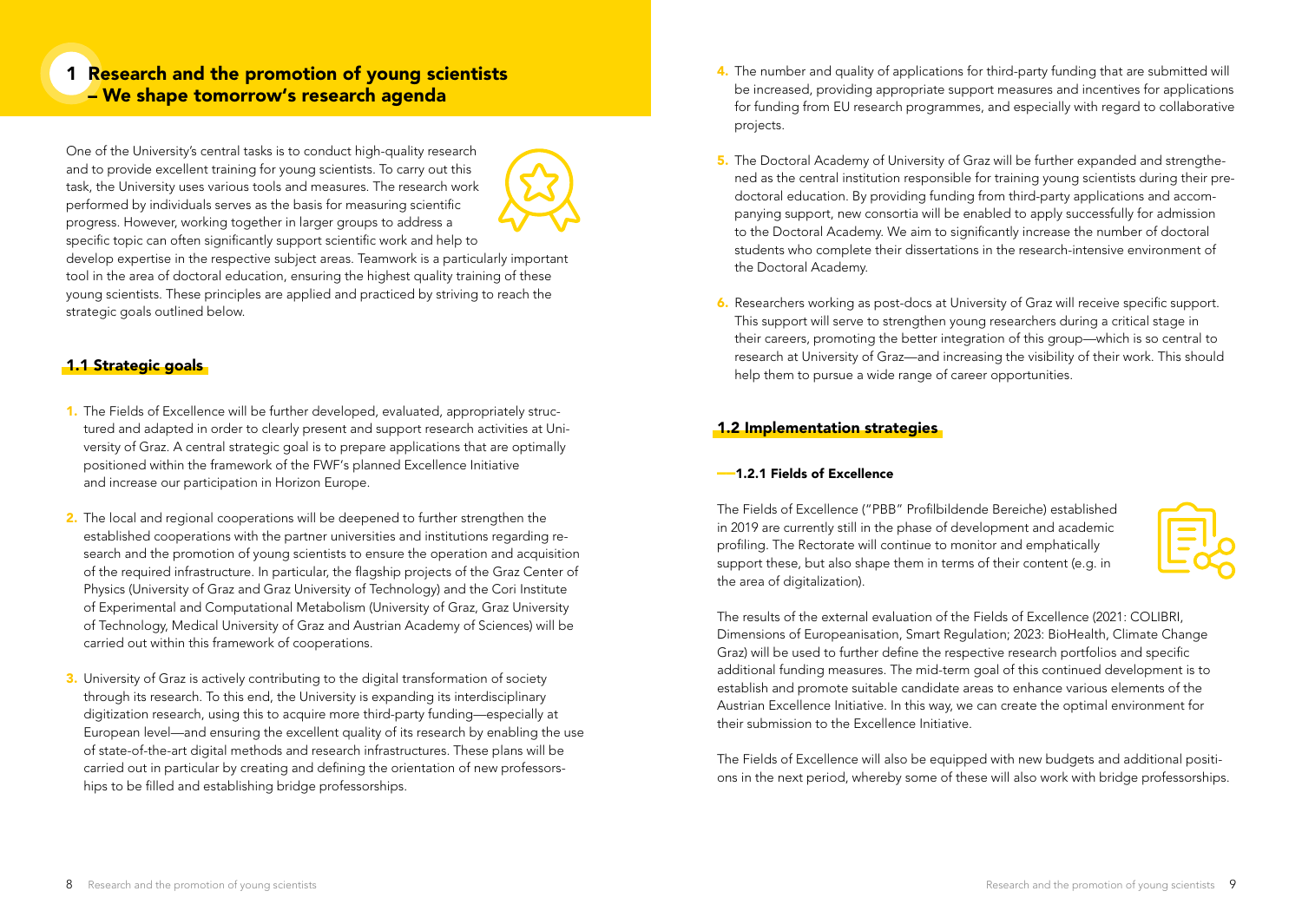An important point in this continued development is to connect it with the digitalization initiative. On the one hand, this means addressing technical aspects such as the provision of support staff for data analysis but, on the other hand, also placing a stronger focus on relevant research questions. The latter aspect is particularly relevant in COLIBRI and Smart Regulation, as well as in the development and application of digital humanities research methods in Dimensions of Europeanisation.

Regarding the acquisition of third-party funding, the Fields of Excellence occupy a strong starting position due to the support they receive from research managers. This will be utilized to make even more intensive use of EU funding channels and to take on more coordination roles here.

#### ––1.2.2 Local and regional cooperations

In the current educational environment, competition between academic locations has increased because students have become more flexible (i.e. due to the Bologna system) and research institutes have become concentrated in larger entities. This increased competition means that local and regional cooperations will play even more important roles



in the future. University of Graz already has established a promising network with the other local universities, forming large cooperations such as NAWI Graz and BioTechMed-Graz, and smaller, thematically and strongly focused cooperations, as well as cooperations with institutes of the Austrian Academy of Sciences. The latter will be expanded still further in the near future, and especially in the area of research.

One essential step that will significantly strengthen local research cooperation is the establishment of the Graz Center of Physics (GCP) and its collaboration with Graz University of Technology. Further planning and work to explore the GCP's potential is a top priority. The GCP will also serve as a nucleus to strengthen other disciplines, some of which use experimental technologies strongly based on physics, such as biophysics, physical chemistry, or the pharmaceutical sciences.

Within the NAWI Graz cooperative framework, the NAWI Graz research track is being used more intensively (see Chapter 5.1.5). In particular, areas such as electron microscopy (FELMI), which play a central role with regard to the GCP, are being strengthened. Another key project in the landscape of local and regional cooperation is the Cori Institute, which is positioned within the BioTechMed-Graz environment (University of Graz, Medical University of Graz, Graz University of Technology) together with the Austrian Academy of Sciences. Based on the present Memorandum of Understanding, the practical applications of this project are being worked on (see also Chapter 5.1.6).

As part of University of Graz's digitalization initiative, possible collaborations in the field of digitization are being explored, especially with the institutes for computer science at Graz University of Technology.

#### ––1.2.3 Digitalization initiative in research

University of Graz recognizes a great potential for increasingly integrating digital technologies and methods into the University's research portfolio as part of the digitalization initiative, but also for establishing the process of digitalization—along with all of its societal impacts—more firmly as a topic of its research (see also Chapter 4.2.2).

When new professorships are advertised, we systematically analyse where our research portfolio has an impact on the topic of digitalization and which areas are suitable for further development. A broad range of subjects is taken into consideration, including all faculties.

In order to increase our expertise in the area of basic mathematical modelling and to share this expertise with researchers in other disciplines, four bridge professorships will be established to combine thematically diverse areas. These areas have been given the working titles of "Machine Learning Methods", "Data Analysis", "Computational Dynamical Systems" and "Computer-Human Interactions". These new professorships will be assigned to the new Interdisciplinary Digital Hub (ID Hub) to create a focus scientific environment. This environment will enable new areas to be explored and provide a central contact point with technical expertise, allowing broader questions to be answered and research issues to be addressed (see Chapter 4.2.1).



At the technical level, promoting academic digitalization will be accompanied by expanding the high-performance computing (HPC) resources, which will be needed more than ever in the future (package of measures: PRACE, Vienna Scientific Cluster, local HPC clusters, High Performance Storages EGI, EODC, GEOCLIM cooperations) (see Chapter 5.3.4). The historical and more recent biological collections will be maintained in support of the digitalization initiative – especially in consideration

of the climate-relevant information they contain – and made accessible to scientific researchers through the European initiative DiSSCo (Distributed System of Scientific Collections).

However, the topic of digitalization will also be supported by enacting low-threshold measures, such as thematically relevant calls for "unconventional research" issued as part of the "1000 Ideas" programme, but also by helping researchers submit applications in response to suitable calls issued as part of the Horizon Europe research and innovation programme.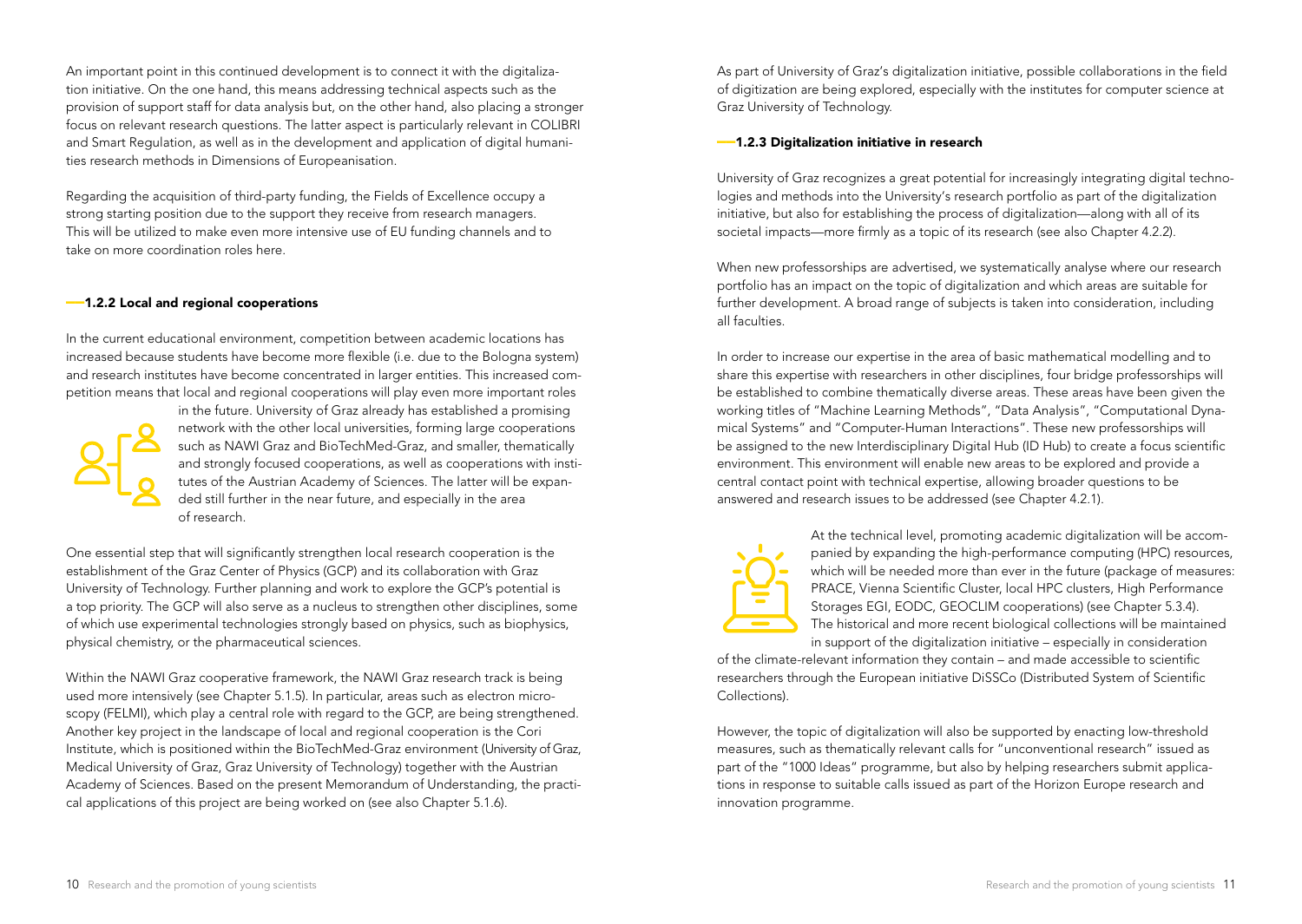National and international cooperations with digitalization themes, such as ABOL (Austrian Barcode of Life), AUSSDA (Austrian Social Science Data Archive), CESSDA (Consortium of European Social Science Data Archives), CyVerse Austria, EBRAINS, European Open Science Cloud, CLARIN-ERIC (European Research Infrastructure for Language Resources and Technology), DARIAH-EU (Digital Research Infrastructure for Arts and Humanities), the national Digital Humanities Consortium CLARIAH-AT, Arqus and AT2OA2 (for open access) are being strengthened and supported. These digital infrastructures are accessible to many scientists at University of Graz.

#### ––1.2.4 Increase in applications for third-party funding

Regarding the acquisition of third-party funding, we are creating further measures to support the successful submission of applications, placing a special focus on applications for EU third-party funding.



We will continue the work that has already begun. In particular, continued support will be provided by research managers to help those in the University's Fields of Excellence to submit applications for EU funding. In addition, the groups in the Fields of Excellence have been placed in sufficiently strong positions that they can take on more coordination roles in the Horizon Europe programme. These efforts will be supported by providing appropriate incentives for coordinators.

Regarding junior researcher support (see also Chapter 1.2.6), we will continue to support the incentive programme of providing a suitable position for indefinite periods if an ERC grant is acquired. Relevant trainings on how to prepare proposals, such as the MSC Marathons, will be expanded still further. We also intend to establish a Seal of Excellence programme.

#### ––1.2.5 Doctoral Academy

The Doctoral Academy will be further expanded to increase the number of doctoral candidates who complete their doctoral theses in this stimulating and supportive environment, as well as to develop new subject areas for the Doctoral Academy. Overall, the aim is to significantly increase the number of doctoral students in the Doctoral Academy.

New groups of Principal Investigators will be encouraged, advised and supported to jointly shape the training of their doctoral students and to enter the Doctoral Academy in the form of a consortium.

Applications submitted to the FWF's doc.funds programme will be supported and funded with in-kind contributions. Successful doc.funds applicants will be admitted to the Doctoral Academy with their doctoral programme as consortia.

The mobility of doctoral students in the Doctoral Academy will be increased, enabling them to gain academic and research experience abroad, a key qualification under any conditions. In particular, options within Arqus cooperation framework (see Chapter 5.1.3) will be further developed.

The study programme for teaching transferable skills will be expanded to meet the focus on the current needs of the target group of doctoral students, especially with regard to the digitalization of research (e.g. courses for Python, R and dealing with open access, research databases, etc.). A new element is the development of training courses for supervisors and mentors, which will lead to a further increase in the quality of supervision. The above measures will be developed and implemented in close cooperation with the International Advisory Board. The Doctoral Academy consortia will be evaluated externally and the results of this evaluation will be incorporated to develop the Doctoral Academy still further.

### ––1.2.6 Post-Docs

Specific promotion and support measures will be developed and implemented for the group of post-docs, who make up around 12% of the academic staff. These measures provide specific support for young scientists in a critical phase of their academic career (academic profiling period, no permanent position yet, often starting a family), but also serve to increase the visibility of the potential of this highly active group of researchers and to make even better use of this potential with regard to the University's research efforts.

### A CATALOGUE OF MEASURES SUPPORTS AND PROMOTES POST-DOCS IN THE FOLLOWING CORE AREAS:

In the future, a mentoring programme will accompany post-docs to help them plan their scientific career and secure (time) resources for independent research, as well as encourage them to submit independent applications. Competitively awarded grantwriting fellowships are also being planned to promote the submission of applications. This catalogue of measures has been developed to provide optimal support that enables these young scientists to develop their own research specialization and to compete successfully for professional appointments.

To increase the visibility of the post-docs' achievements—both inside and outside the university—presentation venues specifically designed for young scientists are being developed. Specifically, events such as the Post-Doc Science Breakfast, the establishment of a Post-Doc Summer Conference series and the foundation of a Post-Doc Science Award are being planned. The Science Breakfast and the conference series venues are being planned not only to increase the visibility of the scientific achievements, but also to promote post-docs to network more and form peer groups.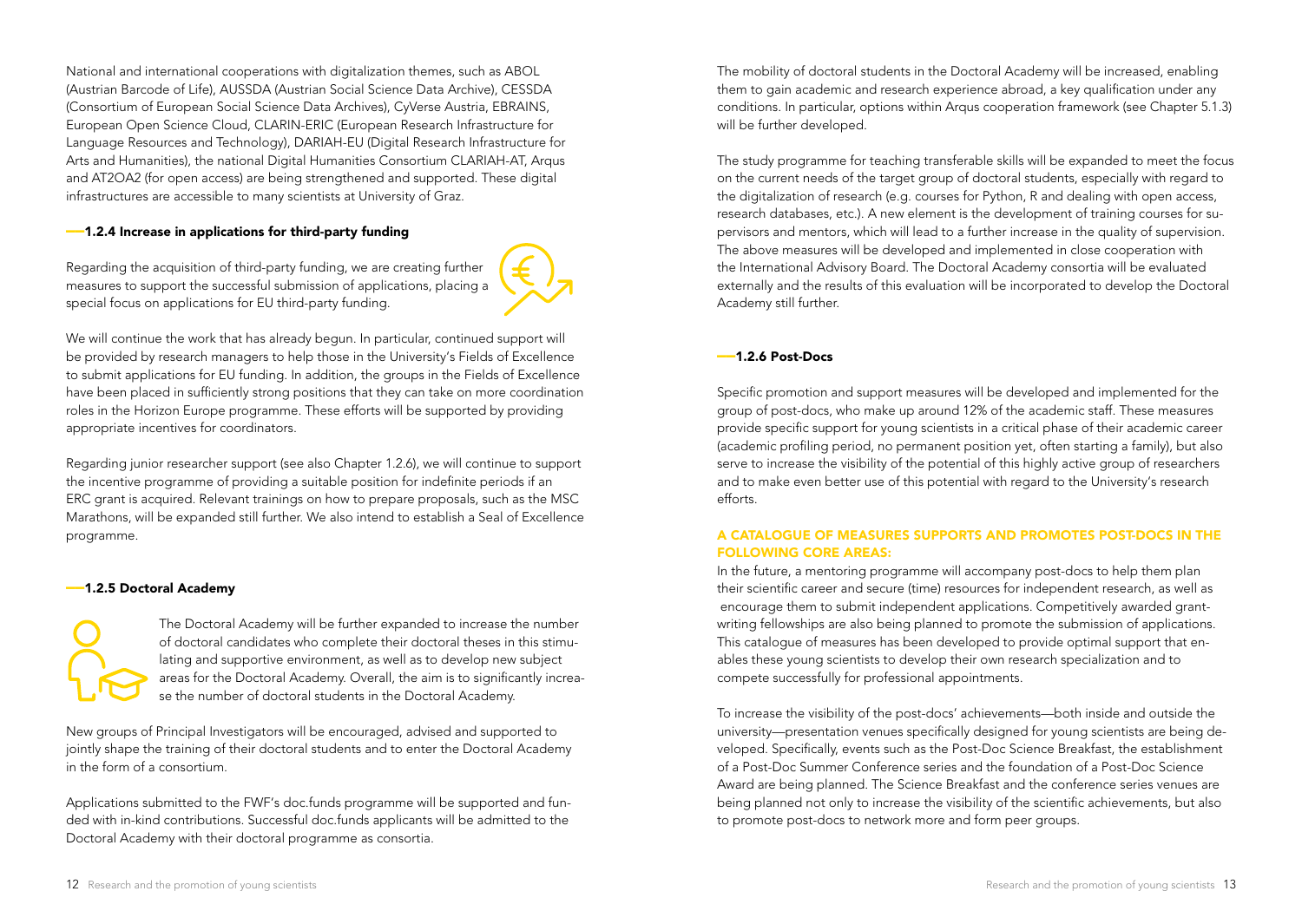Specific measures are being developed to optimise the working environment for postdocs. These measures are intended to familiarize post-docs, and especially newly arrived



post-docs, with the University structures. This package of measures specifically includes support for post-docs in various forms, including a central contact point, information packages designed to meet post-docs' needs and created training courses. The latter will also include transferable skills for use in non-academic working areas.

# 2 Studies and continuing education – We teach for tomorrow

University of Graz is continuously improving its well-developed range of degree and continuing education programmes. The University currently offers 40 bachelor's degree programmes, 72 master's degree programmes, 13 doctoral programmes, two diploma programmes and one extension programme (see Annex 6.21). Evidence-based measures support students while they pursue their studies and throughout the student life cycle. These measures are complemented by offers of general continuing education, also accessible to members of the public, as well as offers of continuing vocational education.

# 2.1 Strategic goals

- 1. Evidence-based optimization of the degree programmes by performing detailed analyses of both the courses/programmes offered and the learning paths, in order to identify ways to potentially improve the courses/programmes offered and the required infrastructure.
- 2. Improve the degree programmes offered to address altered student life circumstances by using online teaching in selected degree programmes.
- 3. Offer individual counselling and information throughout the student life cycle.
- 4. International, multilingual teaching offers are being tested and established using state-of-the-art digital technology such as live translation apps.
- 5. To increase teaching value and improve teaching quality, we are developing more offers in the area of university didactics, based on research findings, to better support both presence-based and technology-based teaching in various academic disciplines.
- 6. To consolidate and, at the same time, make the degree programmes offered more attractive, we will apply a modular concept and increase the flexibility of the programmes in certain areas.
- 7. By offering a range of cross-faculty master's modules, we will enable students to acquire extensive skills that increase their ability to participate actively and contribute to responsible solidarity in society and the working world.

<sup>1</sup> Please refer https://mitteilungsblatt.uni-graz.at/de/2020-21/12.a/pdf/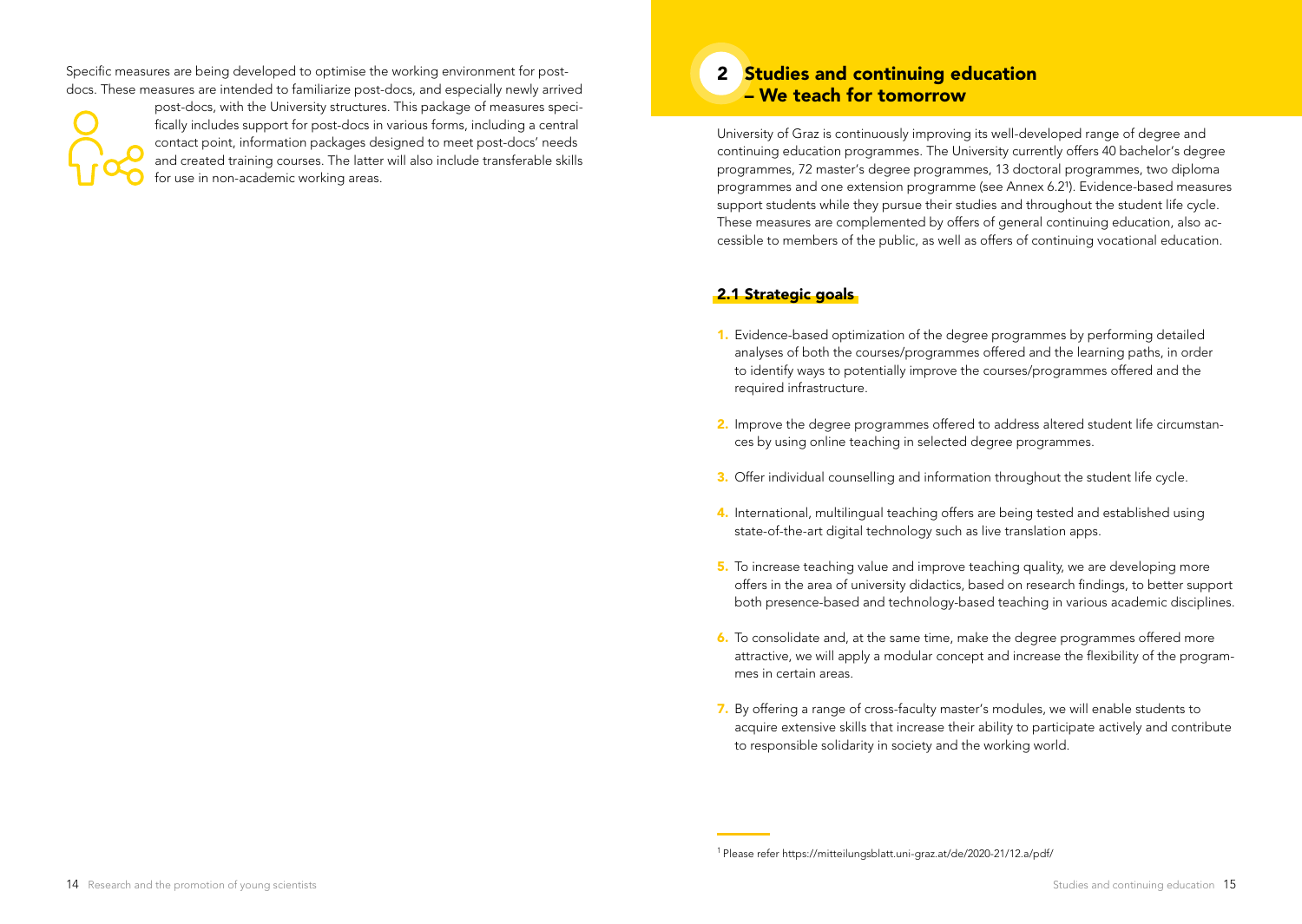# 2.2 Implementation strategies

University of Graz promotes creativity and grants individual freedom for students, teachers and researchers. The inclusion of different social groups in education and training is taken into account.

#### ––2.2.1 Degree programmes offered

Regarding the degree programmes offered, special attention is paid to a offering a high-quality and attractive range of programmes (see Annex 6.2). By increasing the flexibility of the curricula and offering many diverse elective options, students can choose a programme based on their interests and from a range of disciplines, as well as deepen their knowledge in specialized subjects. In particular, existing cooperations such as the NAWI Graz Studies (see Chapter 5.1.5) are also used.

The broad range of courses offered at University of Graz is one of its major strengths. This should be maintained insofar as possible and used for teaching. Regarding teaching, University of Graz aims to promote the development of its students' core competences. These include critical and analytical thinking skills, methodological skills, argumentation skills, the ability to work and learn independently, problem-solving and decision-making skills, planning, coordination and management skills, as well as gender and diversity skills.

#### BACHELOR DEGREE PROGRAMMES

In next few years, the results of detailed analyses will be used to expand the programmes that are in high demand and their infrastructure such that the ability to study is further increased. But this will require more commitment on the part of the students, for example, during the STEOP. In programmes with few active students, the options to modularize and profitably combine programmes will be examined and carried out.



To establish University of Graz as an internationally outstanding university in teaching, research must be accessible and be made visible at all levels of university education. Research-led teaching is chosen as the modus operandi, enabling students to receive an introduction to research and, at the same time, experience how important it is to

society and in everyday professional life directly after they have begun their studies.

#### MODULARIZATION OF THE MASTER'S DEGREE PROGRAMMES

The range of master's programmes offered at University of Graz is very broad. These programmes have been developed so that University of Graz graduates can demonstrate scientific competence and are ready to enter the labour market. To this end, the successful offer of "KLUG - Kompetenzen lernen Uni Graz" [Learning Competences at University of Graz] will be maintained and expanded by interdisciplinary modules with 20 to 24 ECTS credits. In these modules, themes will be introduced which are characterized by their high degree of topicality and innovation. Interactions will be encouraged, and especially interactions that cross traditional subject boundaries. A focus will be placed on action-oriented competence building and the development of general competences that will be needed in the future (4K: creativity, communication, collaboration, critical thinking).

In addition, the accessibility and flexibility of the master's programmes for University of Graz students will be ensured insofar as possible. It is necessary to make the curricula more attractive and forward-looking, and especially to improve subject areas that are currently in low demand. Underutilized programmes can be integrated into similar fields of study.

#### DIGITALIZATION

The development of Open Educational Resources will be promoted to support teaching. In addition, the possibilities offered by the use of digital technology will be systematically explored and applied for teaching (see also Chapter 4.2.4), thus providing additional social groups with access to high-quality education. These possibilities will especially be used in master's programmes that are only offered at University of Graz.

By offering joint courses with colleagues from all over the world, they can contribute their specific expertise to our teaching, and students from the participating universities can enter into an international exchange. Technical methods and tools will be used to enable multilingual, international teaching through automated, parallel translations. This brings several advantages:

- a) The areas of expertise of the international cooperation partners can complement each other in courses and enrich the quality of teaching;
- b) students can begin to build an international network during their studies;
- c) the students' linguistic skills—especially in English—are improved through the active use of the language(s) in multilingual teaching; and
- d) students at University of Graz experience how technical support promotes cross-border dialogue.



The university is also addressing the topic of digitalization in terms of content. As part of the "Route 63" cooperation between Graz University of Technology (computer science) and University of Graz (business administration, psychology, sociology), which was launched in 2018, courses are made available to students on a reciprocal basis.

The purpose of this cooperation is to provide students with complementary content that is essential for their professional careers: (1) Students at University of Graz can acquire expertise in computer science, the ability to program simple applica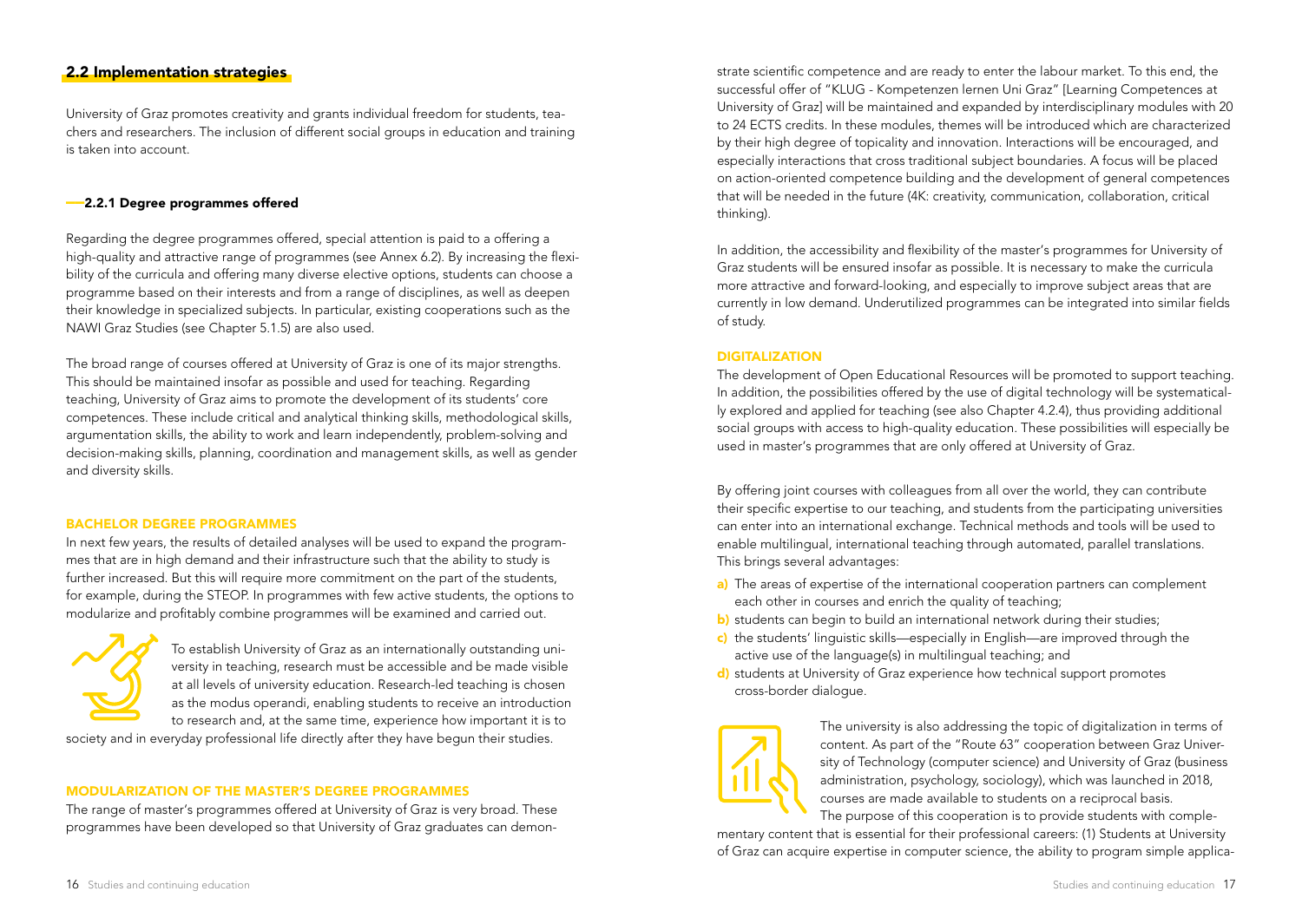tions and an understanding of the methods and possibilities of data science; (2) students at Graz University of Technology can take courses in business administration, sociology and psychology, thus gaining a better understanding of software application domains and tools used to found companies or market software. This cooperation will better equip students at both universities to understand and shape the impact of the digital transformation on society.

In the next few years, the existing cooperation will be expanded and deepened. In addition to the existing programme, a joint master's programme in Computational Social Systems will be launched in English. In the interdisciplinary programme, students can specialize in four subjects: Business Analytics, Societies, Technologies and Social Research, Human Factors and Law and Computer Science. This specialization enables them, on the one hand, to understand and



model social and economic systems using computer science methods and, on the other hand, to analyse and shape the commercial, human, social and legal aspects of digitalization using methods from the fields of business administration, psychology, law and sociology. By applying these topics in research and teaching, students will be optimally prepared to enter the labour market and contribute to society in the future.

#### **SUSTAINABILITY**

University of Graz considers that it has a responsibility to ensure that all graduates of a university degree programme have a basic knowledge of the thematic areas associated with the Global Grand Challenges of the 21st century (e.g. climate change, biodiversity loss and sustainability—see Chapter 3.2.3—as well as social integration, equality and diversity) and, therefore, can choose appropriate courses. Current socio-political topics are already integrated in the basic university module, which stimulates critical thinking. Since today's students will play roles as future leaders, decision-makers and teachers and will act as change agents, a cross-faculty master's module and an innovative master's programme on Climate Change and Transformation Science are also offered.

#### ––2.2.2 Student services

University of Graz has been taking care of its students since its foundation. It is constantly striving to improve its services and does so throughout the entire student life cycle, ranging from the time the student begins their studies to the time they graduate and enter into employment. At the University, students can access a wide range of services, such as the Student Services Center (SSC), the Writing Center, the Graz Center of Empirical Research and the DocService. These contact points help students perform their academic work and have gradually expanded their service offers over the years. Even more services will be available online in the future.

The qualification programme for tutors, which is currently in the pilot phase, will be expanded and successively extended to all faculties and further professionalized. The primary goal of the project, which is being carried out together with the ÖH, is to create a programme for students just beginning their studies that helps them overcome the challenges they face and ensures them a successful start. By taking part in this qualification programme, the tutors expand their repertoire of skills and acquire key qualifications that enable them to offer optimal support to others and that will also be relevant in later in their professional careers.

> In order to help them begin their careers, interested students are supported by mentors (alumni) from the 5th semester and onward. More offers will be provided in the next few years, so that students can, for example, choose the elective or compulsory elective courses or internships and master's topics wisely. These offers will also guide and help successful graduates of University of Graz to smoothly enter into their

professions. Furthermore, the Career Center provides students with support on a wide range of professional topics. In the future, counselling as well as events and workshops will also take place online. External communications of the counselling service offers will be issued more frequently, in order to reach people outside the university as well. To provide even more specific support for career entry, the efforts to cooperate with companies will be intensified; company presentations and direct contacts with company representatives will also take place online.

#### ––2.2.3 Developing the quality of teaching

In recent years, the quality assurance of teaching and studies has become increasingly important. A number of measures have now been firmly established.

#### COURSE EVALUATIONS

The University uses course evaluations and feedback instruments in its courses. These are essential components of quality assurance and development in teaching. Course evaluation by students is part of the standard repertoire of quality assurance in teaching. In the next few years, the current course evaluation, which is based on assessing teaching competence, will be replaced by a new instrument that places a stronger focus on assessing student satisfaction. Feedback instruments will continue to be used, as they positively influence the direct teacher-student interaction. The application of a peer evaluation by a recognized colleague working in the same subject area would be a useful measure for promoting quality improvement. The need for peer evaluation and its feasibility should be examined to evaluate its use as an option.

If special didactic challenges are recognized, which also become visible through the use of course evaluations and other feedback instruments, the Centre for Teaching Competence (ZLK) offers individual teaching coaching to provide didactic support.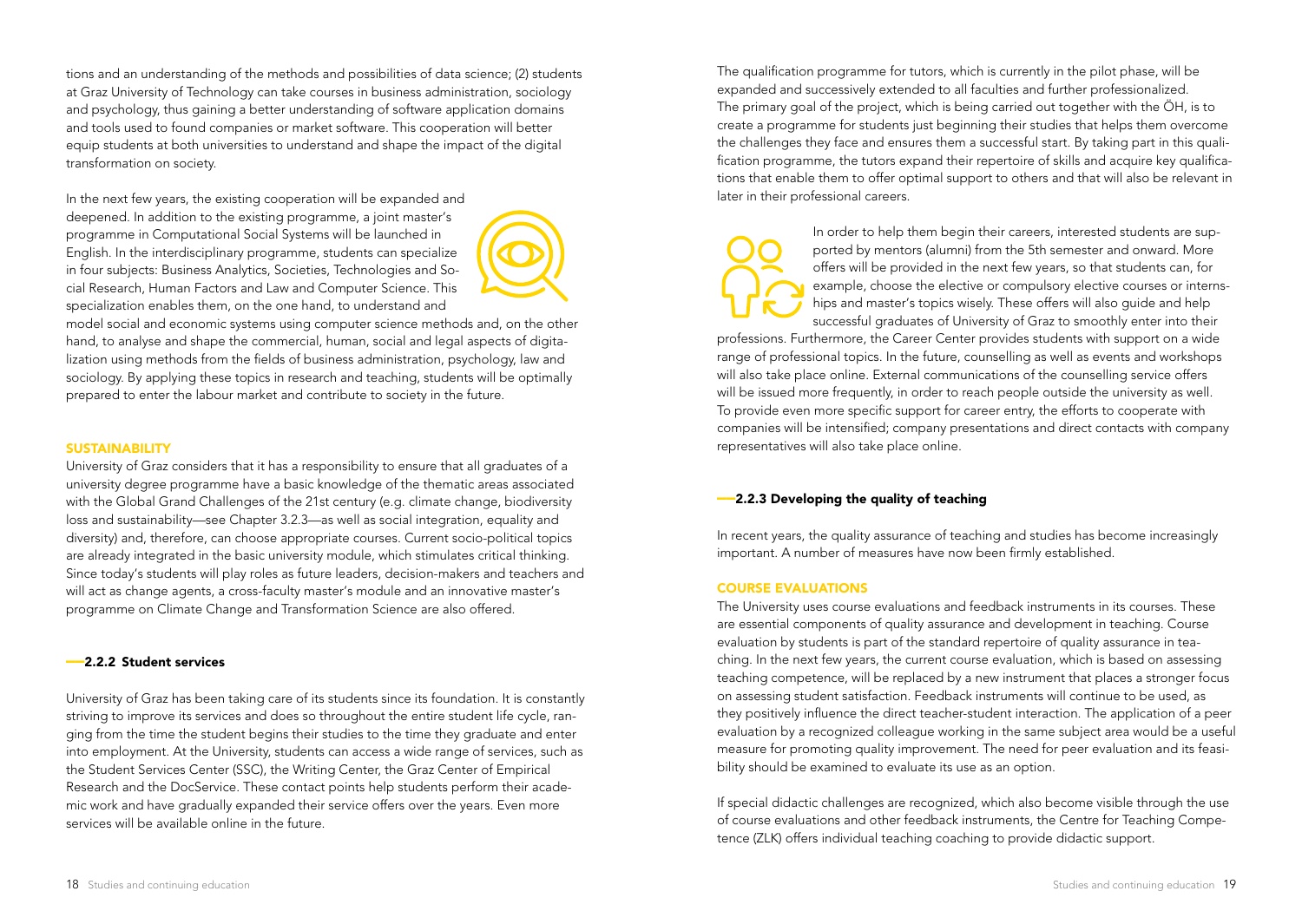#### PLANNING AND HOLDING EXAMINATIONS

The quality of teaching is the result of a complex interplay and is strongly dependent on individual teaching actions and specific underlying conditions, whereby examinations play a central role. In order to help teachers optimally design and hold examinations (either online or in person), corresponding central support structures are being established. The didactics of examinations are being further developed and carefully coordinated, based on empirical evidence, as are the electronic examination management and provision of suitable infrastructure.

#### UNIVERSITY DIDACTIC OFFERS

University of Graz strives to maintain a high quality of teaching in the individual courses. Teachers can expand their didactic competencies in various continuing education courses for digital as well as in-person teaching and performance assessment. Special attention is paid to the key areas in the various subject disciplines. It is possible to acquire a certificate in "university didactics" within the framework of continuing education for teachers.

In order to help teachers to adapt to the ongoing changes in teaching cultures and modify their own teaching habits, a "Virtual Meeting Point for University Teaching" will be established, which will be supported by the Vice-Rector for Studies and Teaching and the Vice-Rector for Digitalisation. This meeting point will support the central services that support teaching, such as the Department of Academic Services ("LSS"



German Lehr- und Studienservices), the Centre for Teaching Competence (ZLK), the Centre for Digital Teaching and Learning (ZdLL), as well as the University IT, which provides the required infrastructure. This meeting point supports communication among these services and develop complementary offers for teachers.

#### THE TEACHING SKILLS ASSESSMENT

The Teaching Skills Assessment (TSA) has been in use for many years and can be used to improve the visibility of teaching quality and verify it during appointment procedures. The TSA is a multi-step procedure that applies quantitative criteria to assess the lecturers' teaching skills. The procedure can be used to assign an appropriate status to teaching alongside research in appointment procedures and to gain insights into the applicant's teaching competence. An online training course (video, checklist) is provided to help the committee members more easily assess the teaching sequence and to make reliable assessments.

#### ––2.2.4 Internationalization of teaching

International relations are an essential aspect of university development and enable the needs of an increasingly mobile and multicultural society to be met. International learning methods and diversification by involving guest lecturers and guest students

at University of Graz increase the students' ability to act and engage in dialogue in the globalized (working) world as well as develop (key) intercultural competences. The internationalization of the curricula (see also Chapter 5.1.2) continues to be supported by a variety of measures, such as the definition of specific mobility windows/modules/global windows or joint study programmes/modules.

In cooperation with the strategic partner universities, the development of models to offer digital teaching to students the development is ongoing, as is the development of interdisciplinary, challenge-based teaching and learning methods on socially relevant topics within the framework of the Arqus cooperation (see Chapter 5.1.3).

#### ––2.2.5 Teacher Training NEW

The coordination and further development of teacher training is actively promoted by University of Graz both within the University and in the local and regional cooperations, as well as in the development cluster south-eastern Austria EVSO (Entwicklungsverbund Süd-Ost).



To date, new ideas that combine theoretical and practical aspects are being developed to optimize teacher education on the basis of research and practical application. This development is taking place both in teaching through the cooperation of practitioners and university lecturers in all subjects taught and in research by networking actors, who are conducting research in teaching methodology.

In addition, University of Graz is investing strong efforts to establish direct contacts with other schools to promote the cooperative development of curricula, especially with regard to new academic subjects.

The further development and expansion of digitalization will play an important role in numerous areas of teacher education. These aspects will influence the development of measures to promote the inclusion of digital methods in teacher training programmes and the application of a digitalization strategy in Teacher Training NEW by establishing a digital video archive. This archive will enable University of Graz to stream more courses to students throughout Austria.

University of Graz has excellent expertise in German-language instruction in the education system and has already established a firm starting point at the structural level by creating specialized didactics centre for German as a second language and language education. In the next few years, the University will solidify and strengthen its pioneering role by presenting the field of language education as a single concept for teaching all subjects and at all educational levels up to the university level, thus ensuring an intrinsic coherence.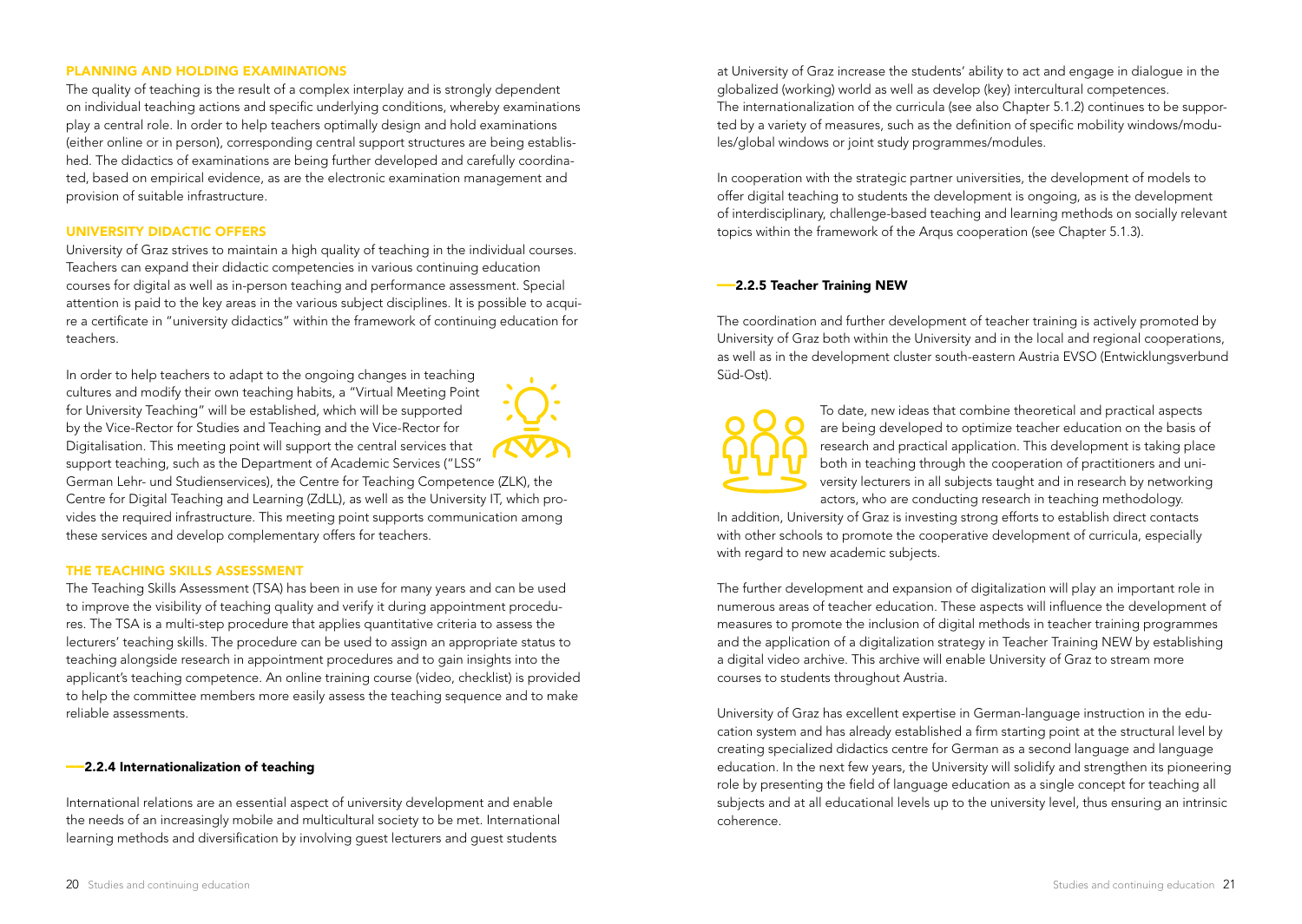In the area of teaching methodology in the mathematical and scientific subjects (biology, mathematics, physics, chemistry), University of Graz has taken an important step to improve teacher training in the future by founding DINAMA (Didaktikzentrum für Naturwissenschaften und Mathematik [Didactics Centre for Natural Sciences and Mathematics]. This concept for coordinated teaching methodology training in these subjects will be further developed and expanded.

Ethics will be added to the range of subjects taught.

The activities in the field of "education and inclusion" shall continue to play a central role in the teacher training programmes offered at University of Graz. The Research Center for Inclusive Education (Verbundzentrum für inklusive Bildungsforschung, a joint institution run with the Pädagogische Hochschule Steiermark [University College of Teacher Education Styria] and the Kirchliche Pädagogische Hochschule Graz [Catholic University College of Education Graz]) makes a valuable contribution to inclusion in society and to the education system. The "Digital Lab for Inclusion" located at the centre serves as a site for the development of methods and tools that support inclusive and individualized teaching.

With the Zentrum für Professionalisierung der Elementarpädagogik [Centre for the Professionalization of Elementary Education], University of Graz is further increasing its competence in this field. In this Centre, a focus is placed on research and development projects to enhance the professionalization of educational specialists. Through its international activities, the centre plays an important role throughout the German-speaking countries.

Another goal is to continuously develop the means of communication within Teacher Training NEW, especially in terms of the methods used to communicate with the schools and the regional Bords of Education, but also in terms of the external appearance.

#### ––2.2.6 Continuing education

The normal range of courses offered at University of Graz is supplemented by a modern and attractive range of continuing education courses for people in all phases of life. This continuing education promotes lifelong learning and enables access to new fields of knowledge and work. University courses are designed and developed to meet the current continuing education needs. In this way, continuing education needs in society can be met while increasing the participants skills and meeting the

needs of external organizations from the private sector and public administration. Taking into account the special requirements of participants in the in-service training, advanced training and continuing education courses, efforts are made to present the materials

compactly using contemporary and specific, group-oriented formats. The demand is shifting from long-term university courses to shorter-term formats, which is why the offer is being adapted accordingly.

The continuing education programme has been developed based on the quality standards for research-led teaching at the university level, but also to impart practical professional skills. UNI for LIFE serves as a hub for knowledge transfer between the university, business and society. The range of subjects reflects the research at University of Graz and



covers the areas of business, law, education and social affairs, language and communication, health and natural sciences and worldview and society. In addition, the portfolio is complemented by customized continuing education programmes for companies.

Regarding general university education, the Center for Continuing Education develops research-based educational offers and learning settings (Montagsakademie [Monday Academy], Vita activa, MegaphonUni). The offers also contribute to activities performed on the societal level. All interested adults can take advantage of these educational offers, regardless of their previous education and age.

#### DIGITALIZATION IN CONTINUING EDUCATION

The topic of digitalization is addressed by in-service continuing education in order to offer attractive continuing education offers to companies, especially in the region, and to meet the needs of working people and enable higher flexibility. To address this topic effectively, digital teaching and learning content are being integrated with increasing frequency in the UNI for LIFE's existing continuing education programmes, and new short-term and modularized formats are being developed. Furthermore, the commitment of scientists at University of Graz to share their expertise with working people in a digital form will be increased.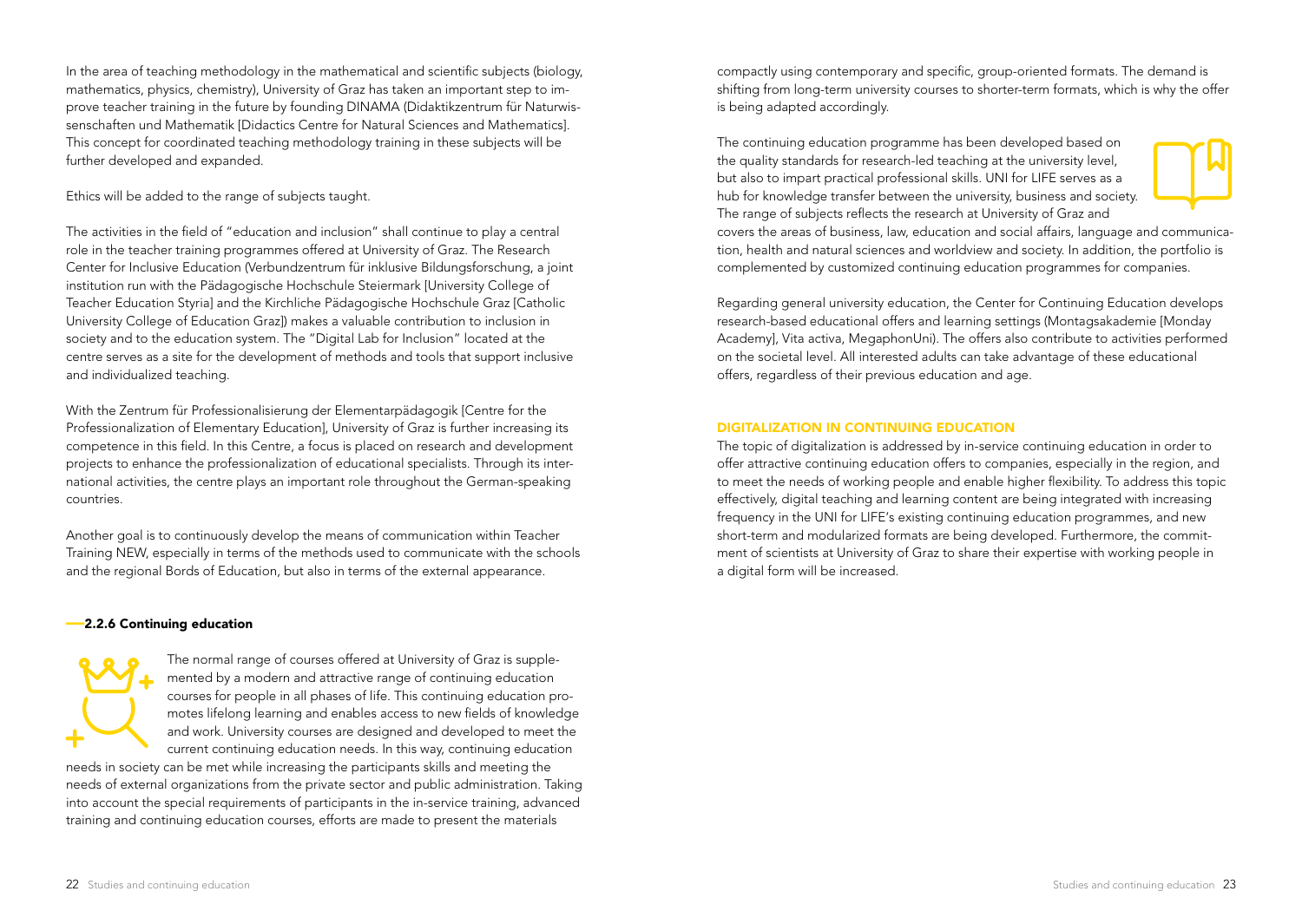# 3 Social commitment – We drive societal development

With its diverse expertise in research and teaching, University of Graz contributes to analysing current and future societal problems and developing viable solutions. These solutions enable people to better meet these challenges and counteract them by referring to evidence. Social, ecological and economic sustainability, as well as the basic values of democracy and human rights, are our guiding principles.

# 3.1 Strategic goals

- 1. The knowledge created at University of Graz will be actively introduced into societal discussion processes. Scientists at University of Graz should contribute more than before to the formation of public opinion by sharing their expertise. Thus, researchbased knowledge should support and actively shape social changes.
- 2. Initiatives in the field of knowledge transfer and science communication will be bundled to increase the visibility of University of Graz's research and teaching achievements and to support scientists in their activities in this regard.
- 3. Within the University, the exchange of opinions on socially relevant and, even more so, internal University topics is to be promoted.
- 4. Existing activities in the area of business cooperation and knowledge transfer will be expanded still further in the future and the visibility of these activities on campus increased. The knowledge transfer and innovation strengthens our connection with the business community and enables the use of external funding opportunities.



# 3.2 Implementation strategies

#### ––3.2.1 Dialogue with society and within the University

The task of helping to find solutions to societal challenges in the sense of the legal mandate as well as the personal understanding of responsible science can only be fulfilled if transdisciplinary dialogues are conducted with different target groups. In this way, University of Graz is strengthening the public awareness of complex social, ecological and economic challenges as well as creating the basis for evidence-based decision-making for societal benefit. University of Graz interprets societal engagement to mean placing

a focus on issues of justice and democratization and facilitating participatory, transdisciplinary dialogues and research that helps turn those affected into participants.

In the future, it will become more important than ever before to consider how scientific achievements are used and how feedback to questions from business and society is used as input to formulate research questions. University of Graz has demonstrated great innovation potential in all scientific fields; these innovations can be implemented in start-ups and cooperative projects with the business community. In this way, the unique strengths of the location, a lively start-up scene and vital cooperations in the corporate sector will be supported.



Various discussion channels can be used to give members from highly diverse areas of the University are to the chance to conduct interdisciplinary dialogues. While these dialogues can be conducted to address general social and political issues, topics specific to the University such as questions of participation, freedom of science, etc.—should

be addressed in particular. This focus should enable the participants to find solutions by examining the issues from multiple perspectives and to generally listen to the multitude of University interests, thus promoting further development within the University.

#### ––3.2.2 Contributions to the Sustainable Development Goals

Sustainability as well as climate and environmental protection have been included as important parts of research and teaching at University of Graz<sup>2</sup> for many years. The numerous contributions made to support the Sustainable Development Goals (SDGs<sup>3</sup>) prove this, ranging from the efforts invested to anchor the topic strategically ("Sustainable University of Graz"), to offer corresponding studies and to conduct research in numerous different University fields of study. University of Graz's scope of action

includes the following SDGs:

- <sup>o</sup> 3 "good health and well-being"
- $\bullet$  4 "quality education"
- $\bullet$  5 "gender equality"
- 7 "affordable and clean energy"
- <sup>o</sup> 8 "decent work and economic growth"
- 9 .industry, innovation and infrastructure"
- <sup>o</sup> 11 sustainable cities and communities"
- 12 "responsible consumption and production"
- <sup>o</sup> 13 "climate action"
- <sup>o</sup> 16 "peace, justice and strong institutions"

<sup>2</sup> https://plattform-nachhaltigkeit.uni-graz.at/de/nachhaltigkeit-an-der-universitaet/ <sup>3</sup> https://sdgs.un.org/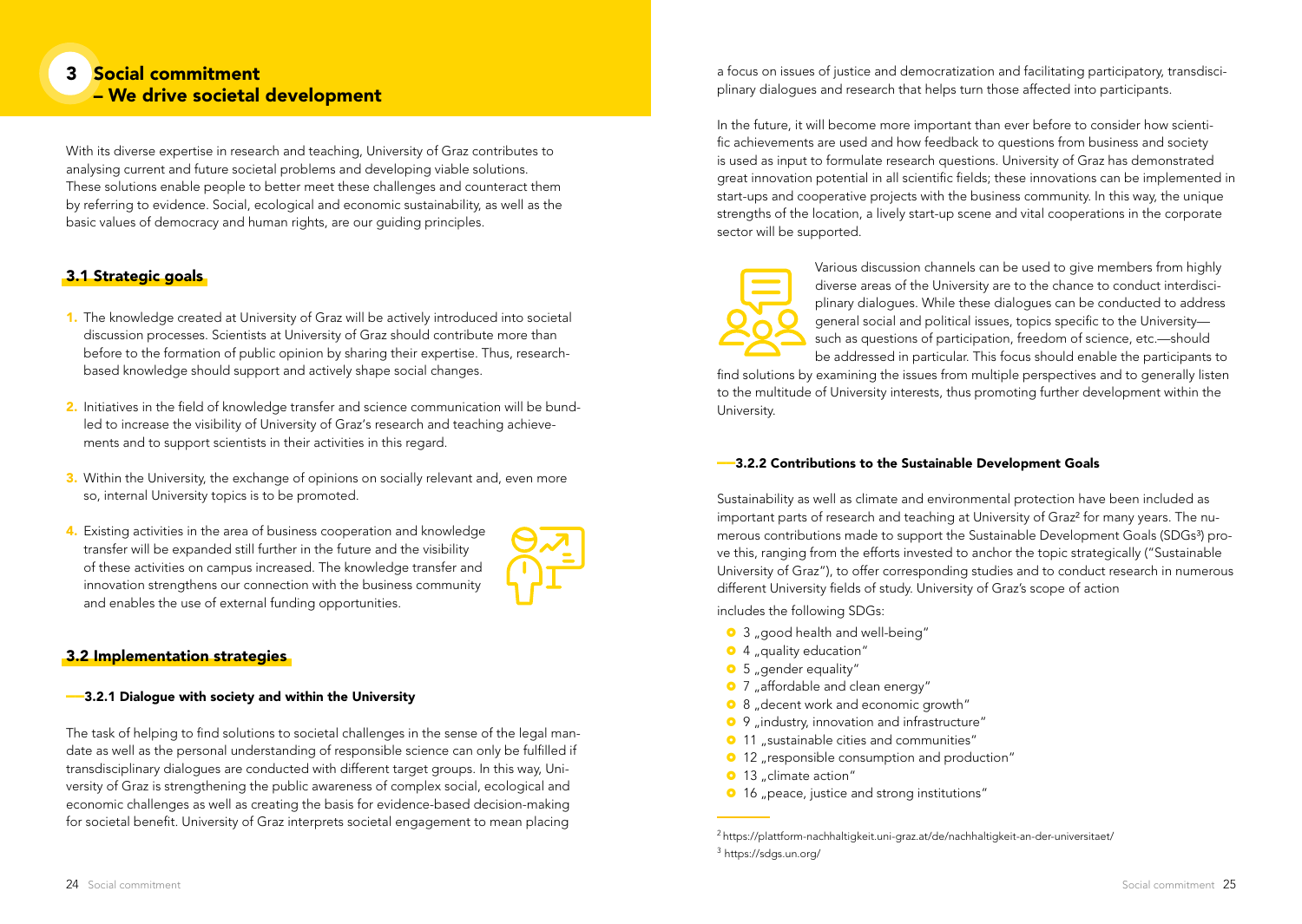In the sense of actively implementing the SDGs, University of Graz supports ecological sustainability, knowledge-based information instead of 'fake news', as well as access to and opportunities for education and a dignified life for people of different ages, genders, or nationalities. In the next few years, in addition to further developing these activities, the University will also invest efforts to increase the visibility of the SDGs



and actively engage in dialogues with different stakeholder groups. In addition, educational opportunities will be made available to a broad audience in selected areas.

Through the UniNEtZ project (Universities and Sustainable Development Goals), University of Graz supports the coordinated, holistic achievement of the SDGs. The focus is placed on strengthening and increasing the visibility of the University's research contributions to the SDGs

### ––3.2.3 Ecological sustainability

In view of the global climate crisis, the loss of biodiversity, the endangerment of vital resources and the imminent, disruptive disintegration of economic systems based on fossil fuels, as well as to promote a sense of social justice, University of Graz is aware of its role and the responsibility it bears as a forward-thinking workshop for the society of the future. As such, it aims to contribute to sustainable development by sharing its diverse scientific expertise and integrating the principle of sustainability even more consciously into the University.



As a member of the Alliance of Sustainable Universities in Austria, University of Graz participates by cultivating a culture of sustainability within the Austrian university and scientific landscape. To this end, University of Graz strives to set sustainability as its guiding principle in all of its fields of action. University of Graz has adopted a sustainability strategy that is aligned with the SDGs as a basis. Thus, University of Graz is working toward a comprehensive and far-

reaching transformation within its sphere of influence, fulfilling its social responsibility to act as a role model and catalyst for a socio-ecological transformation towards a sustainable society (i.e. one that is appropriate for the future and worth living in).

One fundamental component of the sustainability strategy is the establishment of a greenhouse gas emissions budget, which serves as a reference for the measures that must be taken to enable University of Graz to become carbon neutral. To support the achievement of carbon neutrality methodically and institutionally, an Institutional Carbon Management (ICM), developed by the University's Field of Excellence Climate Change Graz is being implemented. University of Graz uses ICM as a new management approach and sees itself as an

innovative pioneer, role model and source of expertise in supporting the path towards a low carbon society.

Corresponding measures will be taken by actively contributing to the responsible use of resources in the areas of energy and resource requirements, investments and construction, procurement, waste and mobility. In doing so, the administrative possibilities will be taken into account as well as the requirements and results of research and teaching. In order to reach Austria's climate and sustainability goals, University of Graz is committed to meeting the requirements and adhering to the principles described in the position paper on the construction of sustainable university buildings [German: Positionspapiers zur Errichtung von nachhaltigen Universitätsgebäuden] written by the Alliance for Sustainable Universities in Austria and plans to implement them in all future construction projects.

The EMAS environmental management system will be further developed. The environmental impact of University of Graz in the area of mobility will be further reduced, in particular by continuing and strengthening the measures to promote cycling and the use of public transport.

Together with other universities, University of Graz will continue to actively participate in cross-university initiatives that address 21st-century topics. In addition to the Alliance of Sustainable Universities in Austria, the Service Centre at the Climate Change Centre Austria (CCCA) and the Sustainability4you network are also worth mentioning. University of Graz will continue to actively participate in the inter-university project UniNEtZ and contri-



bute to its further development. Through these voluntary commitments, University of Graz aims to contribute to the implementation of sustainable development throughout Austria in the spirit of the Uniko Sustainability Manifesto. University of Graz also supports the activities of the Netzwerk Biodiversität Österreich [Austrian Biodiversity Network] in as well as the Austrian Biodiversity Council by strengthening the Field of Excellence Climate Change Graz and the commitment to sustainability by contributing finances to the coordination office for the "Project Biodiversity Austria".

#### STUDENT INVOLVEMENT

Students form the largest group at universities; as such, they play a central role in the application of and adherence to basic sustainability principles. University of Graz is committed to involving students (the ÖH as well as local student sustainability initiatives) in all relevant decisions and, thus, to following relevant principles. These principles are oulined in the UniNEtZ project using the examples of the Fridays for Future movement with regard to the execution of the Paris Climate Agreement and the cooperation between universities and forum n, the association for the coordination of student sustainability initiatives.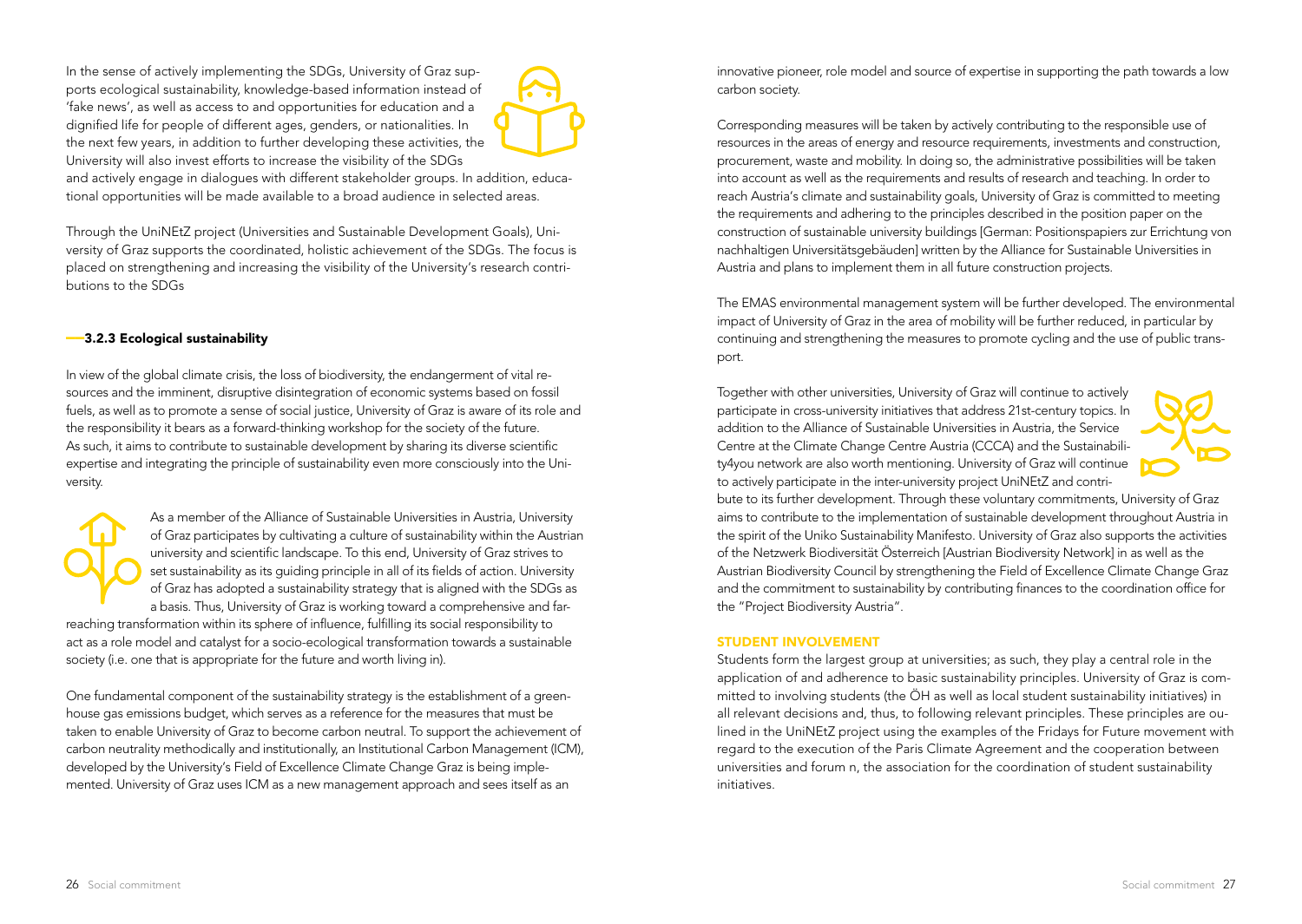Based on the University's mobility concept, sustainability is being shaped in everyday student life. Cooperations with regional stakeholders are important here. The development of new measures to support more environmentally friendly mobility (i.e. with a low "ecological footprint") or a "virtual exchange" in the context of mobility and student exchange programmes is being planned. Digital tools support the simplified management of mobility programmes.

#### ––3.2.4 Diversity and variety as an opportunity in the crisis

Human rights, equality, protection against discrimination and equal opportunities are important issues, especially in times of crisis. They are assigned an enduring, central importance in the search for appropriate coping strategies and considering the transformative movement processes still to come. The global changes that lie ahead of us make it all the more important to integrate diversity and multiplicity, as well as solidarity and fairness, as liveable components into the organization. This will enable the University to make valuable contributions in the context of global challenges.

The University and all its members are called upon to work harder than ever to achieve a successful, prosperous, creative and productive coexistence, enabling us rethink internationality, globalization, digitalization, climate change, health issues, etc. This requires us to actively minimise prejudice and disadvantages and, thus, effectively protect people against discrimination, as well as provide support for groups do not currently experience equal opportunities in order for them to reach their full potential.

To achieve a future worth living, the University strives to reflexively, experimentally and intellectually develop action plans that take into account the current conditions and situation, prioritizing the needs of the people.

University of Graz also addresses the issues of diversity and variety in research, for example, through the Heterogeneity and Cohesion Research Network, and attaches importance to the research-based development of measures that help to shape a society characterised by its diversity and variety.

#### ––3.2.5 Knowledge transfer

#### CENTER FOR KNOWLEDGE AND INNOVATION TRANSFER

The Center for Knowledge and Innovation Transfer (ZWI) serves all students and staff who are interested in starting a business, providing both a meeting place and a site where they can apply their ideas directly on campus. It offers a start-up ecosystem with the necessary services and opportunities for networking with the business community. Start-ups and self-employment are to be promoted and supported both in terms of content and with suitable formats. The provision of office space is essential here. Social entrepreneurship (MPO, Service Learning, sociopreneurs) and digital start-ups are also being considered. The University supports students from all academic disciplines if they are already considering founding a start-up or are looking into developing one during their studies. The ZWI serves as a platform for intra- and extra-University activities to promote exchange between the University, business and society, including activities in the form of innovation projects. Events in various formats take place in the event centre and workshop rooms. The premises and especially the catering area of the ZWI provide opportunities for people and companies working in the co-working space and start-up hubs, but also in university institutes themselves, to contact one another. In addition to mapping the profile-forming areas, the topic of "Modern Ageing and Demographic Change" represents a key area for defining the directional content of the ZWI.

Regarding demographic change, University of Graz fills its social role by continuing to prove its claim to intellectual leadership in research and practice. In this respect, the ZWI will enable the application of ideas in entrepreneurial practice.

As the lead organization, it will also continue to expand its cooperation network with the other universities in Graz as well as stakeholders from the business, political, health and social sectors at the local and regional levels, as well as provide viable interdisciplinary solutions to the challenges of demographic change.

#### ENTREPRENEURSHIP

The Pre-Seed Academy is a project that has been developed to strengthen the entrepreneurial university and to support the social contribution of the University in Graz and Styria. The purpose of the Academy is to familiarise students and staff with entrepreneurial thinking and actions and to accompany them as they start up a real company or in their entrepreneurial activities. The project combines already-existing



entrepreneurship activities, such as the Transatlantic Entrepreneurship Academy, the TIMEGATE programme, the Gründungsgarage, or the ZWI, and closes the gaps that exist between the time that students and staff first become aware of the idea of founding a company and the actual act of founding of a company. With the establishment of the Pre-Seed Academy, the University will be able to accompany and support students and staff throughout the entire life cycle, from learning the scientific theory of business startups to establishing the start-up and on to receiving the first round of financing.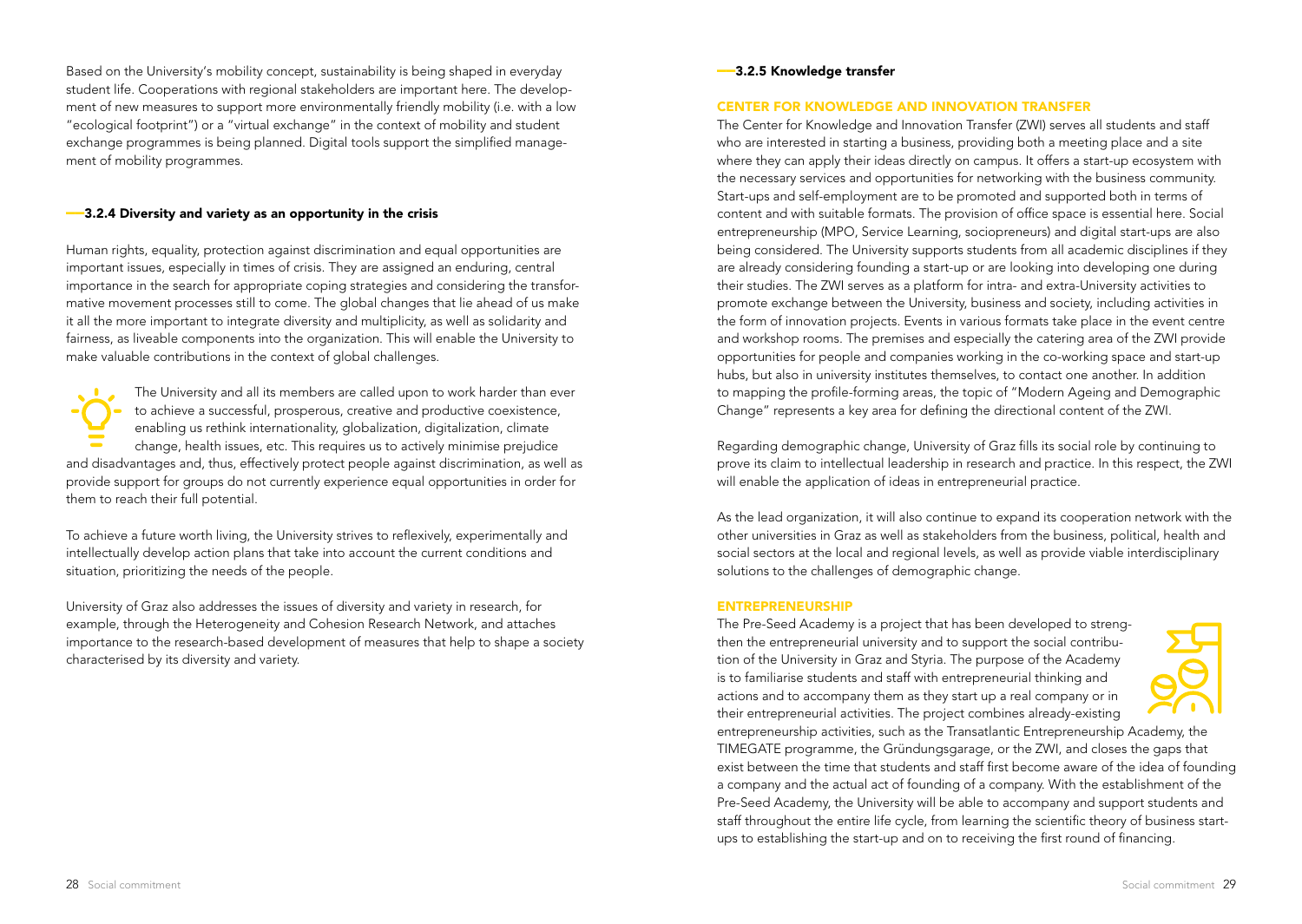The project also enables participants and alumni to network with successful Styrian companies and the University community, increasing the visibility of existing knowledge and potential regarding innovation and entrepreneurship.

#### TIMEGATE

*(Transferinitiative für Management- und Entrepreneurship-Grundlagen, Awareness, Training und Employability)* has been anchored at the University since 2013 as a crossuniversity and cross-faculty cooperation project. This project enables students in all fields of study to access basic business knowledge as part of a practice- and application-oriented elective course. TIMEGATE conveys basic business administration knowledge that is currently required for work in many areas, but which is only included in a few curricula or is only accessible to a limited extent. By providing applied and practical modules from business administration, this gap is filled, and the students' employability is sustainably increased. The flexible structure and modular design of the programme allow the requirements in the individual fields of study, but also the needs of the individual students, to be addressed with optimal efficiency. Because target-group-specific certificates are issued, students also can provide formal proof of their additional qualifications when entering the labour market.

#### SCIENCE COMMUNICATION

In order to broaden the public perception of the University and research and to intensify the transfer of knowledge, the interactive exchange of knowledge between the University, business and society is being actively promoted. The aim is to communicate how science and research can be used to solve social and economic issues and also to bring social stakeholders into an intensive dialogue with researchers through the use of participatory formats.

Researchers and scientists use a variety of data for their research with digital methods and are increasingly making their research results and, insofar as possible, research data available to the general public (Open Science). In addition, citizen science approaches will be used (especially in cooperation with the partner universities in Arqus) to further develop communication, participation and knowledge transfer.



In order to increase the visibility of the research excellence in terms of its societal impact, the conventional evaluation criteria will be expanded. Both the interaction with stakeholders and citizens ("science with public") and the communication of research achievements to the general public will be taken into account. Extended evaluation criteria for science communication should also be taken into account for career development.

In addition, analogue and digital formats of continuing education will be used in the area of broader science communication. On the one hand, this will strengthen the connections between scientific communities and different social groups and encourage the

exchange of current research results and, on the other hand, directly address and simplify society's demands on science. The use of diverse formats and new communication media will be expanded on in the regions, in schools, in communities, etc.

#### UNIVERSITY MUSEUM

Another focus will be placed on connecting the history and future of University of Graz in order to enable people to experience the diverse references to research carried out at the University in a multimedia form. The historically important objects at University of Graz as well as the valuable archival holdings and precious objects in the University Library's special collection will be made accessible both through digitalization and by developing broad, innovative exhibition concepts. In doing so, the visibility of the diverse connections between research and inventions at University of Graz will be increased and, thus, the current research priorities will be contextualised. To achieve this goal, the University plans to unite the three current university museum collections (Hans Gross Kriminalmuseum, UniGraz@Museum and Haus der Wissenschaft) at a single location and form a single University Museum (NEW).

#### Institutions at the intersection between university and society

#### ~ Styrian Competence Centre for Physical Activity and Sport

In the Styrian Competence Centre for Physical Activity and Sport (Steiermärkisches Kompetenzzentrum für Bewegung und Sport), the competences of the Institute for Sports Science at University of Graz will be combined with those of existing institutions in Graz. This will increase the exchange of research and teaching activities carried out at the institute and practical applications in both high-performance sport and popular sport.

# ~ Climate Change Centre Austria Service Centre (CCCA)

The CCCA serves as a hub for research, politics, the media and the public regarding all questions about climate research in Austria and thus promotes a sustainable climate dialog.

# ~ European Training and Research Centre for Human Rights and Democracy (UNI-ETC)

The UNI-ETC addresses issues of human rights and human rights education, human rights in the EU, globalization, democratization, human rights in Southeast Europe, local human rights, and migration and refugee law. This Centre provides students from all faculties with a range of courses on human rights and human rights education.

#### ~ RCE Graz-Styria - Centre for Sustainable Social Transformation

As a centre for sustainable social transformation, the RCE Graz-Styria (Regional Centre of Expertise) conducts transdisciplinary research projects and offers innovative educational programmes that enable participants to find practical ways to meet ecological and social-challenges in the region.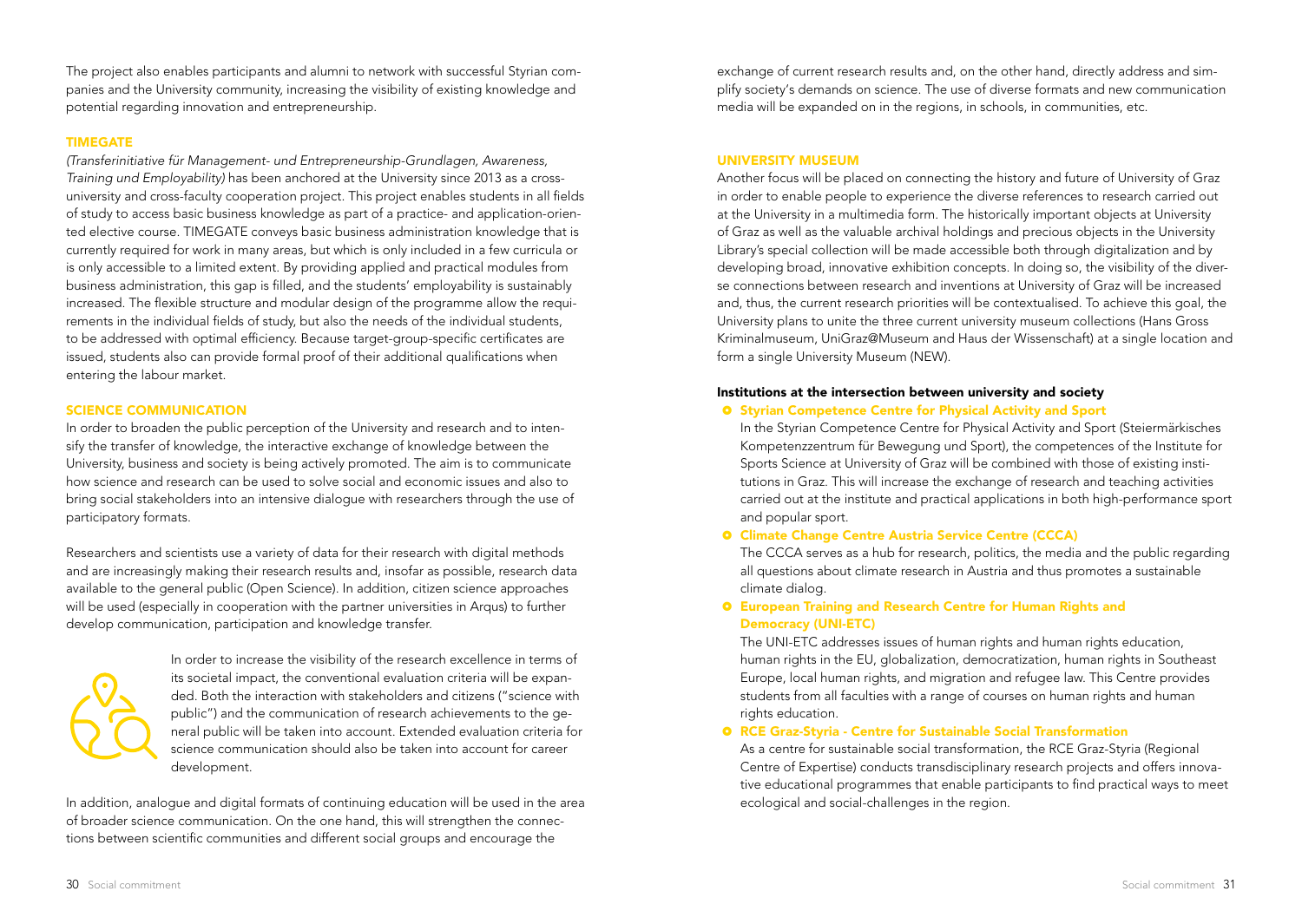#### ––3.2.6 Alumni network

University of Graz graduates are important multipliers of University topics and, therefore, should be informed and involved in the best possible way. The University's achievements and concerns are to be communicated using various formats (e.g. print, online, events) to the constantly growing alumni community both at home and abroad. The international alumni chapters should contribute to increasing the reputation of University of Graz abroad and lobby for University issues.

The potential for research fundraising projects at University of Graz will be further developed and expanded by providing focused science communication in general and utilizing the alumni network in particular.

4 Digital transformation – We shape digital transformation

# 4.1 Strategic goals

1. The digital transformation of society is driven by research and can be (co-)shaped by interdisciplinary research. Interdisciplinary innovation activities will be supported interactively to promote digital transformation at University of Graz. University of Graz already has internationally recognized content-related or methodological competences



in the area of digitalization in specific innovative research fields of future importance (including in four out of five Fields of Excellence). Ambitious digitalization approaches are also being used in the areas of teaching and learning as well as in University processes. In order to strengthen and further develop these, University of Graz will establish an Interdisciplinary Digital Hub (ID Hub) as a centre for interdisciplinary studies on digital transformation.

- 2. The broad subject area of digital transformation will be used to extensively develop new digital methods and to explore the potential of conducting disciplinary and interdisciplinary third-party research on this topic at University of Graz. International networking—also through the University alliance Arqus—will be used to acquire more third-party EU funding for research on topics related to digital transformation.
- 3. During their studies, students will acquire not only digital technical and methodological knowledge of future importance, but also competences that will enable them to critically and reflexively shape the digital transformation.
- 4. University of Graz uses digitalization to make processes and workflows more useroriented, personalised, simple and flexible for staff and students, thus making advanced digital change a tangible experience at the University.
- 5. By establishing and expanding the open digital infrastructures at University of Graz, a University innovation ecosystem will be created that will enable the flexible and user-oriented further development of services for research, teaching and administration. Open digital platforms will be further developed together with other universities in Austria and with international partner universities.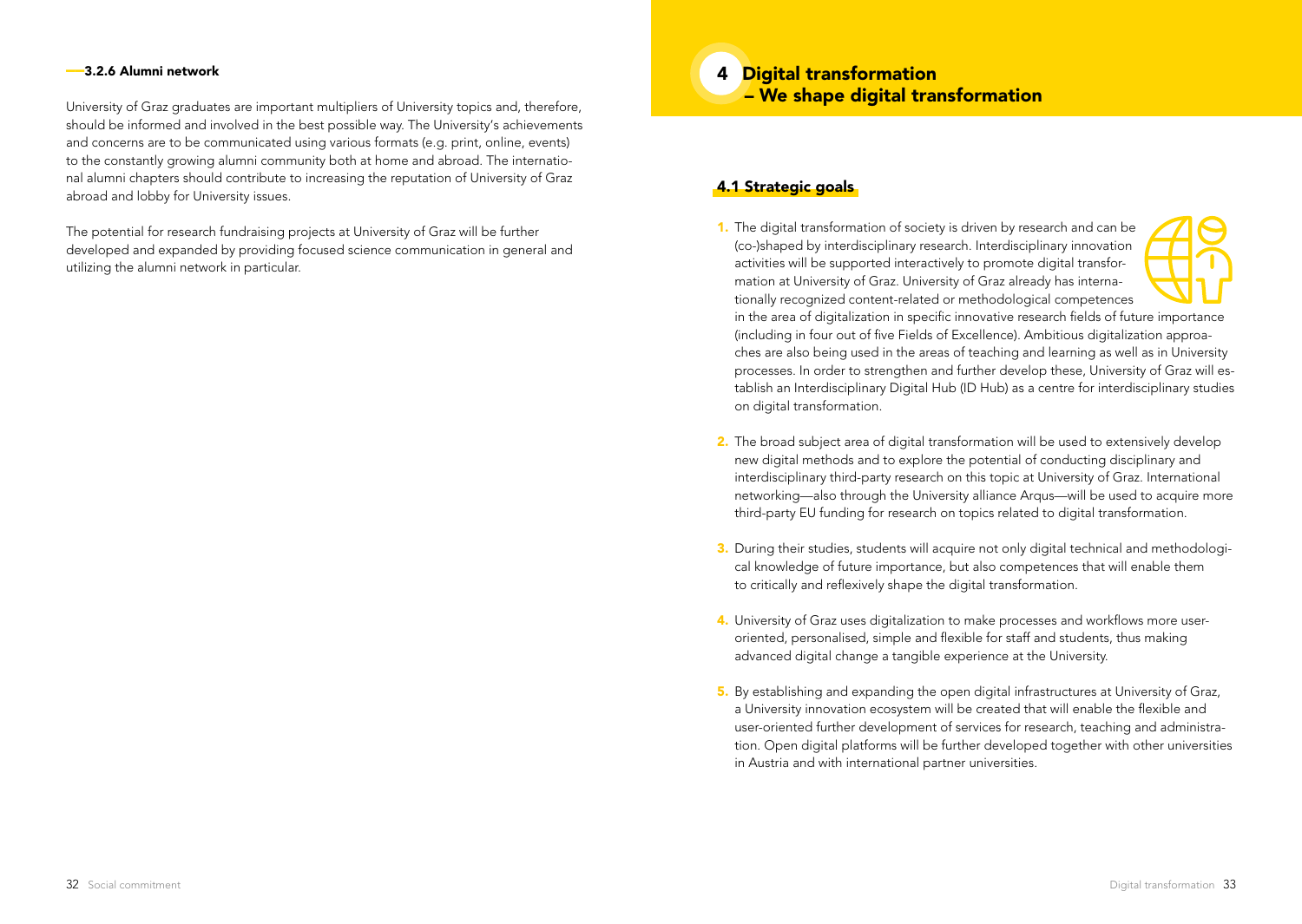#### ––4.2.1 Interdisciplinary Digital Hub

The Interdisciplinary Digital Hub (ID Hub) will be created at University of Graz to combine transdisciplinary initiatives. These initiatives can be applied to achieve a digital university and to promote interactive and transdisciplinary innovation activities. The ID Hub is a University centre for interdisciplinary studies of digital change and, at the same time, a place where research on digitalization, the testing of digital methods and the steps taken to develop a digital university will be supported. Interactive, interdisciplinary and transdisciplinary initiatives and innovations in research and teaching will be promoted and new forms of collaboration will be made possible in specially established lounge spaces.

In these cross-sectional areas, the ID Hub should further promote and strengthen international competitiveness. One key aspect is that digital innovation activities can be coordinated across fields, enabling them to support each other in their further development.



The ID Hub will also house professorships that are relevant for interdisciplinary research in the field of digital transformation and various faculties (see Chapter 1.2.3). This aspect includes the expansion of the field of modelling, which is fundamentally relevant for artificial intelligence (AI) and big data, but also other cross-sectional professorships, such as in the field of human-computer interaction (HCI). Another cross-sectional function will be fulfilled by the creation of a professorship for Digital Didactics in Higher

Education, which will also be located in the ID Hub.

At the same time, the ID Hub will serve as a central element for positioning the Center for Knowledge and Innovation Transfer (ZWI) in the broad thematic field of digital transformation.

#### ––4.2.2 Interdisciplinary research on digital transformation

The digital transformation of society sets innovative new research priorities in basic and applied research across all disciplines. University of Graz promotes the development and establishment of advanced digitalization research by providing the corresponding infrastructure, services, support for third-party funding applications and by setting priorities in the promotion of unconventional research. The technical, economic and social potentials of digital transformation over the long-term can be supported and shaped by conducting both disciplinary and interdisciplinary research. Therefore, digitalization research at University of Graz is an interdisciplinary field which combines aspects of natural science and mathematics research with research in the humanities, social sciences and cultural studies. The disciplines are changing due to the digitalization of the research itself and contribute in different ways to digital transformation in business, politics and society. The

promotion of interdisciplinary cooperation between excellent researchers does justice to the complexity of research fields such as artificial intelligence, automation and algorithmization in society, thus increasing the quality of research and providing a foundation for successful third-party funding and high-ranking publications.



Increased digitalization research will be made possible both by establishing new professorships and by funding innovative interdisciplinary research. This includes the promotion of unconventional research, placing a focus on digital transformation and promoting the initiation of interdisciplinary research projects at the European level (Horizon Europe). Within the framework of Arqus, funding was obtained to develop

research cooperations with partner universities. In addition to addressing climate change and the Green Deal initiatives, these efforts are invested to strengthen cooperations in the area of digitalization and artificial intelligence. With this focus, international collaborations with partner universities will be actively promoted to address the topics of future digitalization. EU third-party research will be expanded in the areas of Global Challenges and Industrial Competitiveness (Pillar II of Horizon Europe) and Open Innovation (Pillar III of Horizon Europe). The use of interdisciplinary digitalization research will be increased to attract more third-party funding at the EU level and support more researchers in their inter-national and collaborative research activities. The digital transformation is also closely linked to climate research and the transformation to a sustainable society. Since this interface between climate research and digitalization is of high societal relevance and offers excellent opportunities for attracting competitive third-party funding, researchers will be encouraged to initiate projects in this area accordingly.

#### ––4.2.3 Digital methods and research data management

Digital methods are comprehensively changing research practices in science and are central to performing cutting-edge research. University of Graz promotes the integration and active further development of methods in the various disciplines and supports their transfer across disciplines. In order to further develop the disciplinary and interdisciplinary use of advanced digital methods, the human resources in this area will be expanded. Additional support for research data management plans and for research data management will be provided in research management, in the University Library and in uniIT. To support researchers working in the area of overall research data management, "data stewards" will be introduced to provide discipline-specific support in using advanced methods. In cooperation with other universities in Austria and Europe, approaches for integrated research data management will be applied and further developed, taking into account discipline-specific, interdisciplinary and general research needs. In addition to setting up and developing next-generation repositories for research data, training and support services for efficient research data management will be developed. The intention is to make research data permanently available and to create incentives for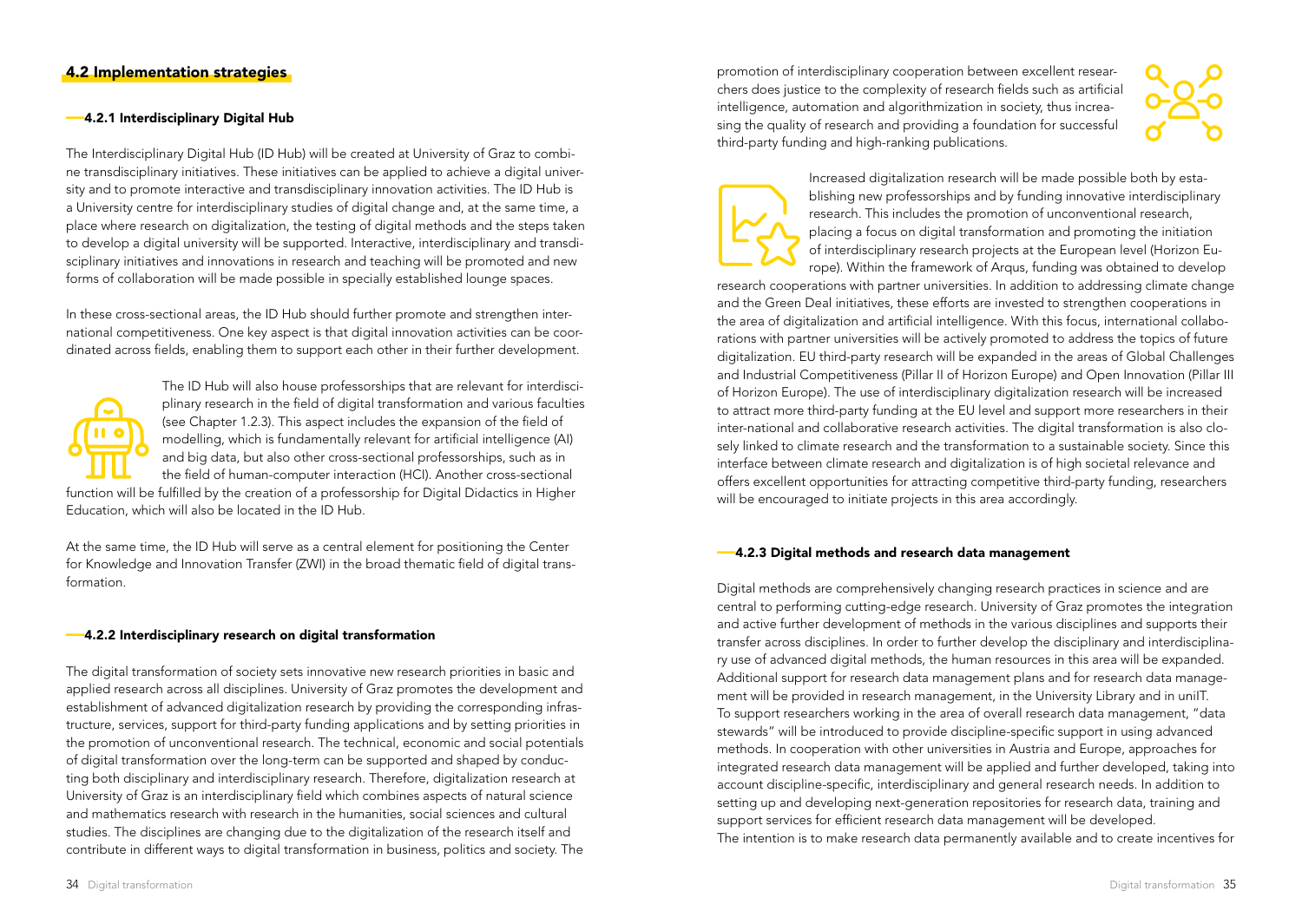the creation of open data. Questions regarding primary and secondary data usage rights will be of increasing importance in the future, and University of Graz will support the development of models to study the life cycle of research data in the context of the FAIR principles ("findable", "accessible", "interoperable" and "re-usable").

The introduction and further development of advanced digital methods based on contemporary digital infrastructures will be actively promoted.

## ––4.2.4 Supporting research-led teaching through digitalization

Supporting research-led teaching through digitalization involves three dimensions of implementation. Firstly, the students will be taught relevant digital skills that enable them to support the digital transformation; secondly, digital teaching and learning will receive comprehensive support; and, thirdly, digital technologies for teaching and learning will be expanded (Chapter 2.2.1).

#### DIGITAL SKILLS

In the context of the digital transformation, students are offered a range of courses in addition to disciplinary knowledge about the digital transformation that will enable them to actively shape the dynamics of the digital working and living environment in the future. By broadening the content and increasing the number of methodological offers in the area of artificial intelligence, big data, computational thinking and critical approaches to digital transformation, the ability to innovate will be promoted. At the same time, social questions will be posed that help students develop their abilities to think critically and reflexively. The digital transformation degree programmes that are under development reflect the diversity of offers specific to a general university. This includes the development of a master's programme in the field of "Artificial Intelligence in Society".

#### DIGITAL TEACHING AND LEARNING

Digital teaching and learning consist of interlocking technical, didactic and organizational processes that can increasingly be supported and mapped digitally. The widespread use of digital tools in teaching is changing from an option to an integral part of the teaching and learning culture at University of Graz. For this reason, the palette of support services offered for teachers will be expanded, making it easier for them to develop their teaching using digital elements. High-quality digital teaching can only be broadly anchored if the teachers can receive customized support. The long-term strategy for University operations, which was developed in response to the COVID-19 pandemic in 2020, makes it possible for teachers to hold up to 60% of their courses online. In the course of this expansion, the experiences and needs will be continuously analysed by accompanying research up until 2022 in order to develop support services that meet these needs over the long term.

#### DIGITAL TECHNOLOGIES FOR TEACHING AND LEARNING

University of Graz is expanding its digital infrastructure for teaching and providing a broad knowledge base for the didactic continuing development of digital teaching. In the process, platforms will be made available to teachers and students. These will be further developed to meet teaching needs in the sense of open innovation (e.g. Moodle, BigBlueButton).

### ––4.2.5 Strengthening open science, open access and open digital infrastructures

The digital transformation enables the use of new forms of networking and new forms of openness in University research and teaching. University of Graz is using the digital transformation to expand its open science infrastructure, promote the rapid and global provision of research results through open access in the publication sector and contributing to an open university innovation ecosystem by deve-

loping its open digital infrastructures. Regarding research data, University of Graz will help to establish repositories for digital research data in cooperation with other Austrian and European universities (e.g. AUSSDA - The Austrian Social Science Data Archive and GEOCLIM Data Infrastructure Austria) or develop them further (e.g. GAMS - Humanities Asset Management System). In addition, the provision of educational resources (OER - Open Educational Resources) will be actively promoted to provide students with highquality learning and teaching materials and, at the same time, to increase the visibility of University of Graz. Open innovation processes represent an essential dimension of open science. These processes make it possible to further develop digital infrastructures together with other partners to meet the university's specific needs and those of their research, teaching and societal partners.

The socio-politically relevant transformation process that will enable the general public to freely access scientific knowledge will be promoted; digital transformation will be applied to encourage publication in OA journals, especially in the humanities, social sciences and cultural studies. To facilitate this process, the range of university OA journals and OA books will be expanded to meet the requirements of Plan  $S<sup>4</sup>$  and ensure high quality, and the increasing need for advice and information on this topic will be addressed.

The researchers' information literacy and publication skills will also be promoted through the use of online tools, and junior researchers will be increasingly encouraged to publish in open access journals in order to support the transition to Open Access.

4 https://www.coalition-s.org/guidance-on-the-implementation-of-plan-s/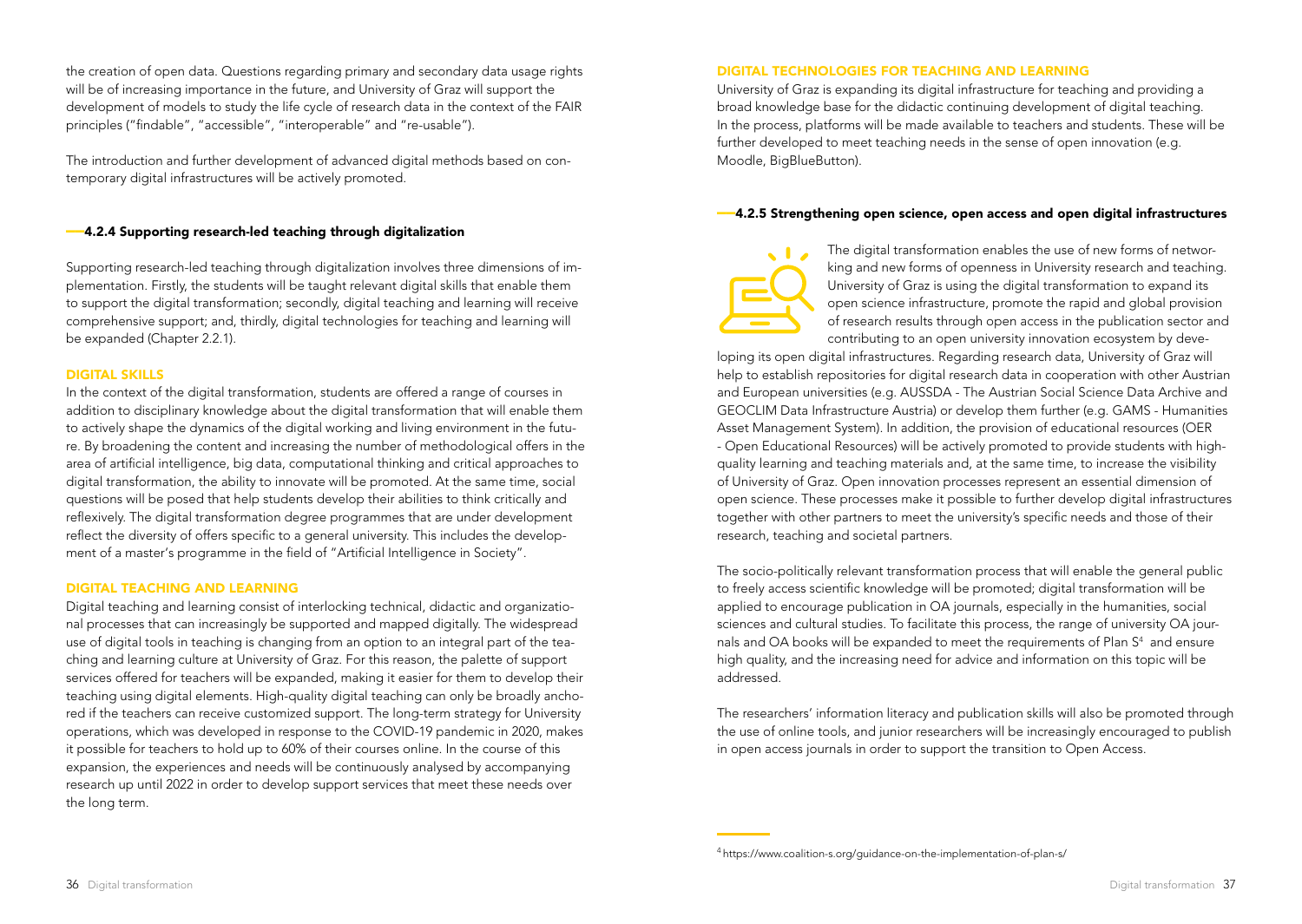With regard to open data, repositories are being established for all subject areas, existing repositories are being further developed, and some of these are being linked to the University Library. Work is underway to apply a long-term archiving strategy.

Overall, open science at University of Graz promotes an open culture of innovation at the university level as well as in relation to science and society. This includes the increased use of open-source in the cooperation (e.g. video conferencing system), cooperations that support the use of the European Open Science Cloud (EOSC) and the expansion and further integration of Moodle in digital teaching. In the future, research will not only be about making data available, but also about enabling the comprehensive use of open data in all branches of science.



University of Graz is expanding its open digital infrastructures to create a flexible University innovation ecosystem in the future. Where possible and appropriate, open-system architectures are being developed that meet specific University requirements and can be adapted to meet the needs of the University in cooperation with academic partner instituti-

ons. Moodle has already been implemented, and uniMEET (a video conferencing system based on the open-source system BigBlueButton) and uniTUBE (video content management system) were set up early on in the COVID-19 pandemic. These tools will be further expanded and integrated. Nextcloud is being expanded for the convenient storage of data in research, teaching and administration, and additional open infrastructures are being built to prepare to meet the needs of the Graz Center of Physics.

To build resilient IT systems, open digital infrastructures and the use of open-source software must be developed and expanded, in addition to the use of proven proprietary software (e.g. Microsoft, SAP). This will increase the University's independence from individual providers and support diversity, while taking into consideration the specific needs of scientists conducting disciplinary and interdisciplinary research. With regard to the development of digital infrastructures, University of Graz strives to form close cooperations with other Austrian universities and international partners. The open nature of these systems will simplify and facilitate cooperation between the various actors in the Austrian and European science landscape, as well as support cooperation among researchers in different research areas, institutions and countries. The goal is to be involved in the development of general technical standards and to develop suitable interfaces.

# ––4.2.6 The University's contribution to the digital transformation of society

As interdisciplinary research places a strong focus on the digital transformation of society, research questions relevant to society will be considered thoroughly. By focussing simultaneously on supporting open science and open innovation, the University can

support the rapid and comprehensive transfer of knowledge and encourage transdisciplinary collaborations. The effectiveness and visibility of the University's contributions to the digital transformation of society will promote interdisciplinary digitalization research (ID Hub, unconventional research, Route 63), actively support the transfer of results (ZWI, open science, open digital infrastructures) and allow digital transformation to be experienced at the University itself (Smart University, increasing and expanding the digital skills of all University staff).

#### ––4.2.7 Smart University: digitalization of University administrative processes

Digitalization will be used to make administrative processes and workflows simpler and more flexible. Administrative processes will not be digitally replicated, but rather newly developed along digital lines to simplify them. Together with other universities in Austria and Europe, tools and platforms are being further developed to meet specific needs.

#### DIGITALIZATION OF PERSONNEL ADMINISTRATION



Further digitalization in the area of personnel administration is critical for developing a responsive personnel strategy and development. It is essential to develop electronic workflows for processes that have not yet been digitalized or have only been partially digitalized and to streamline processes that have already been digitalized. During the next few years, this will include the completion of the travel workflow, the establishment

of an electronic tender and application process, the digital creation and signature of employment contracts and other documents, as well as the introduction of an electronic timekeeping system for working hours.

The attractiveness of the tools used, their functionality and their ability to meet data protection and data security requirements are also decisive factors, especially in the areas of application management and travel management. For example, these factors can affect the usability of the tool on mobile devices or its integration into the existing IT landscape. These concepts include, among other things, the provision of applications and services in the form of web apps, access via single sign-on technology, but also interfaces with existing applications and services. Another focus in the area of digitalization is usability: In order to ensure usability, co-production is applied as a development principle. This means that users are involved comprehensively and at an early stage in the development of new digital processes that will need to be used.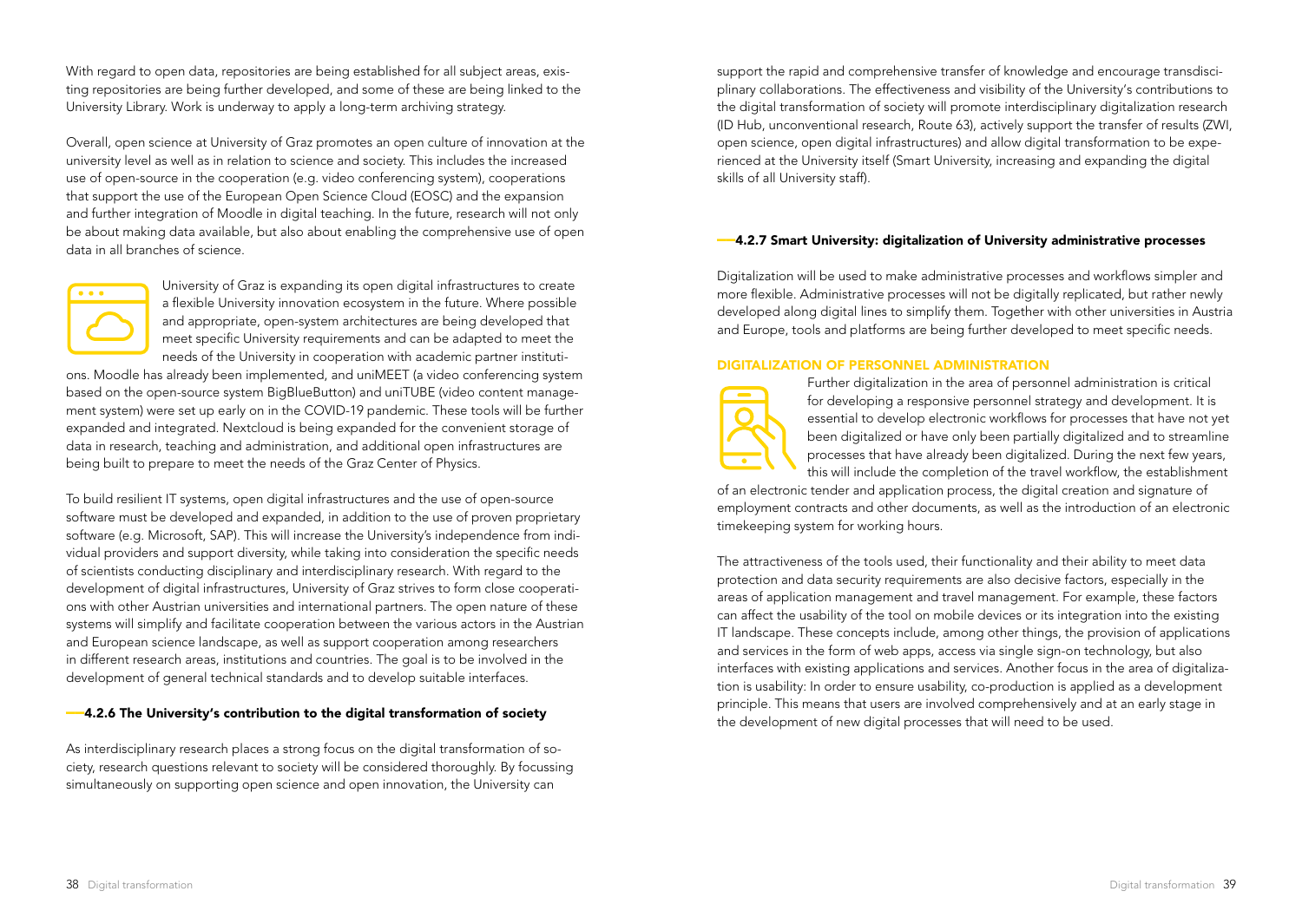# 5 Cross-cutting issues/collaboration – We encourage collaboration

# 5.1 Cooperations

Through inter-university cooperation, interdisciplinary networks and (inter)national cooperations, the potential of all participating institutions is utilized more effectively and the number of offers is increased. These cooperations significantly support profile building, increase the associated international visibility in research and encourage the competitiveness of young scientists in international settings. Cooperations also support attractive study programmes and good student mentoring.

In recent decades, University of Graz has become a best-practice example with regard to institutional cooperation in the areas of teaching, research and administration, placing a steady focus on maintaining close thematic cooperations while preserving institutional autonomy.

#### ––5.1.1 Overview of cooperations

In particular, the Fields of Excellence cooperate with international partners. University of Graz actively participates in shaping and further developing the European Education and Research Area, for example, within the framework of the Coimbra Group and the

Utrecht Network. The existing expertise in the area of Southeast Europe will continue to be supported, as will activities that are carried out by the existing five strategic partnerships. While the Fields of Excellence are strongly internationally oriented, further international activities in the fields of research, teaching and societal engagement will be supported through cooperations with the strategic partnerships. Furthermore, the interdisciplinary cooperation Arqus (see 5.1.3) should also be referenced internationally.

At the local level, the NAWI Graz and BioTechMed-Graz cooperations will be developed by placing an emphasis on interuniversity research infrastructure and the promotion of young scientists. The collaboration with the Styrian University Conference, Route 63, the South-East Development Association for Teacher Training and the sustainability network UniNEtZ is also highly important.

#### ––5.1.2 Overview of internationalization

Internationalization is an essential part of strengthening excellence in research and teaching. University of Graz cooperates with renowned partners in teaching and research to reach and maintain top international positions. University of Graz cooperates with selected partner institutions worldwide and, through internationalization, pursues the



goal to support excellent research, outstanding teaching and forward-looking university development. Under the aspect of "comprehensive internationalization", the University sees internationalization as a central tool that can be used to advance research, teaching and administration. In order to strengthen its global positioning efforts, the University particularly promotes cooperations that contribute significantly to outstanding teaching and excellent research with respect to both the continuation of existing cooperations and the application for new bi- and multinational forms of cooperation. Regarding bi- and multinational forms of cooperation that will be established in the future, the University strives to increase the number of cooperations with renowned international universities. A comprehensive method of monitoring internationalization activities is being developed to support faculty initiatives.

In order to attract the "best minds" to University of Graz, existing successful concepts are being further promoted. Summer and winter schools raise public awareness of the University and make it possible to address the needs of future students and young scientists with the research areas and key points. The many years of experience gained at the University and the emphasis placed on joint studies are used to best effect to attract highly qualified, interested students to University of Graz.

Students are encouraged to carry out stays abroad at all levels of their education, whereby the duration varies depending on the purpose of the training. The integration of young scientists in the international community is promoted both by enabling them to carry out shorter stays abroad and in smaller teams, as well as by making stays abroad obligatory and offering possibilities for longer-lasting mobilities. In



the future, green mobility initiatives will receive special financial support. The existing agreements with strategic partner universities and networks will be increasingly used to promote young scientists.

To handle student, academic and staff mobility more efficiently, digital tools will be adopted and used more frequently. The emphasis is placed on supporting cooperation and exchange with national and international institutions.

Cooperations help to ensure that students have access to attractive study opportunities worldwide. There is no doubt that physical mobility provides good opportunities, enabling "global citizens" to live among us and share their experiences with dealing with different living and cultural environments. With partner universities, the University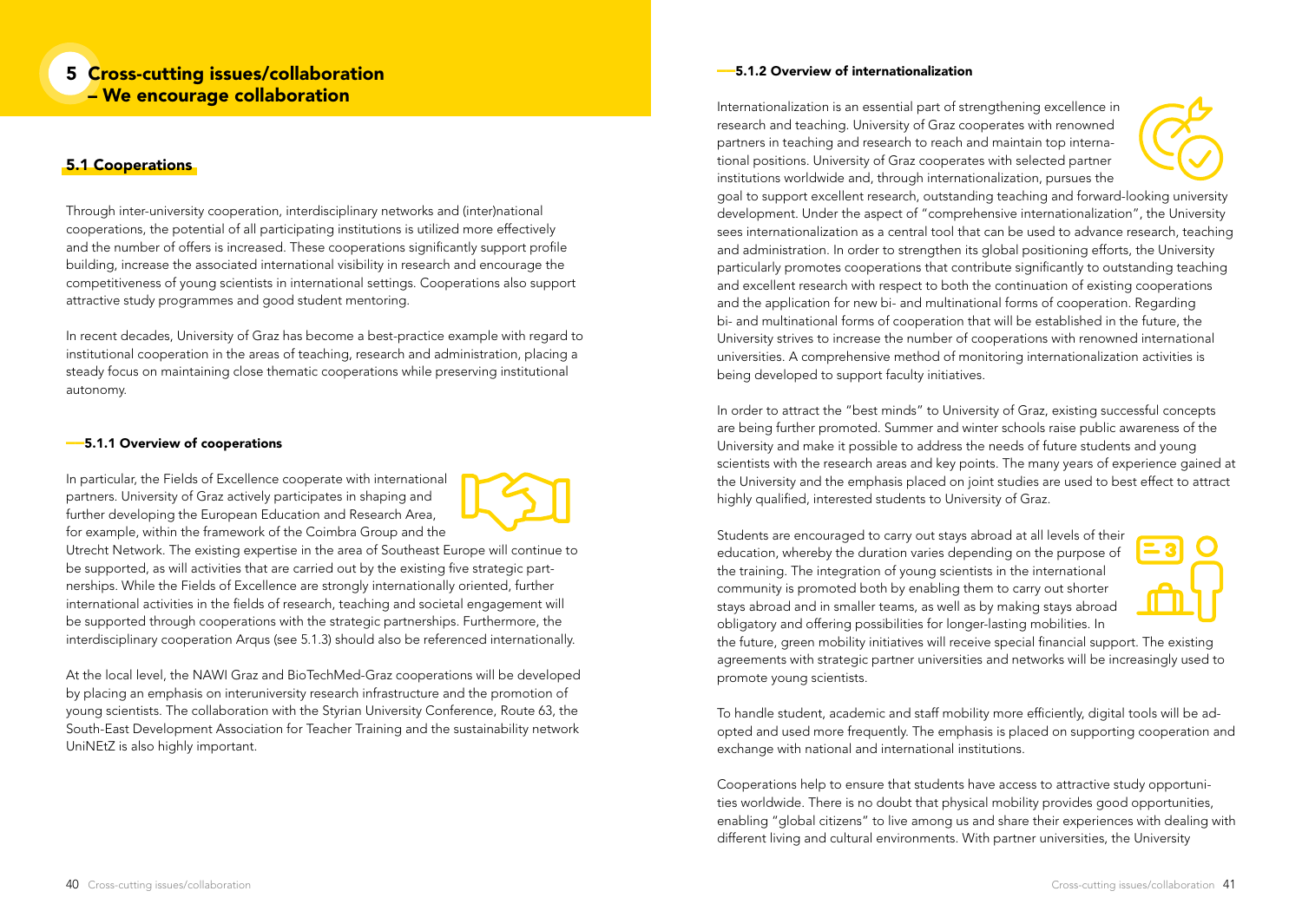is testing approaches of virtual and hybrid cooperation and combining these with digital forms of teaching, which are being offered more frequently. To support these efforts, methodologies associated with new teaching forms and formats are being further developed. Initiatives in the area of blended learning will be supported, but these should in no way replace physical forms of mobility.

The University campus is multilingual, and more teaching in foreign languages will be promoted. Multilingual concepts for use on the Graz campus will be developed in collaborative and participatory efforts. This development process will include, in particular, the testing and implementation of computer-assisted translation, the use of live translation apps and augmented reality translation methods to achieve the University's desired multilingual state.

International academicians, scientists and students can receive support from the University's Welcome Centre and in all departments that will help them to integrate quickly and easily into everyday university life.

#### ––5.1.3 Arqus European University Alliance

In 2017, the "European Universities" initiative was launched in Europe to achieve a new form of cooperation between universities that is significantly broader than the previous forms of collaboration. University of Graz has established the Arqus alliance with the Universities of Bergen, Granada (coordinator), Leipzig, Lyon, Padua and Vilnius to increase cooperation in areas of research, teaching, administration and societal engagement, thus helping to increase the excellence and attractiveness of European higher education. Arqus was one of the first 17 alliances selected by the European Commission in a competitive call for proposals, making the University of Graz one of the first 115 higher education institutions and one of the first two Austrian universities to be represented in a higher education alliance. The alliances have been designed to enable students to obtain a degree by carrying out structured, integrated study activities in several EU countries. This, in turn, allows them to contribute to the international competitiveness of European universities.

The Arqus University Alliance is strategically aligned to jointly promote the access of previously underrepresented groups to universities; to support ethnic diversity, social



background diversity and individual educational paths; and to strengthen multilingualism and intercultural competence. Student-centred framework conditions for high-quality learning are being jointly developed, and entrepreneurship is being supported across universities through this innovative, cross-sectoral cooperation. Within the alliance, University of Graz coordinates the area of "Research Support and Promotion of Young Scientists", which has been developed to train young scientists in an international network to become excellent researchers.

By defining the aim to conduct excellent research that contributes to the sustainable transformation of society, the Arqus Alliance successfully submitted an application to the EU's Horizon 2020 funding programme for research and innovation in June 2020. Coordinated research strategies are currently being developed with the partner universities in the thematic areas of the climate change/Green Deal and digitalization/artificial intelligence in order to jointly initiate research projects in these selected areas of the Horizon research framework programme. Other focal points are an Arqus roadmap for Transformation(al) Excellence, which can be used to strengthen and complement institutional strategies employed to assess excellence in research, a joint Arqus transfer strategy, and a joint research and innovation agenda in the area of open science. By placing a focus on these points, the Alliance intensifies its institutional role to promote the exchange between science and society, to encourage society to participate in research and to disseminate and use research results in society.

#### ––5.1.4 Austrian Academy of Sciences

The Austrian Academy of Sciences (ÖAW) cooperates with the Cori Institute. The Cori Institute in Graz, which is currently in the planning stage, will address BioHealth problems using mathematical modelling approaches, whereby the modelling of biological processes is a unique selling point (see also Chapters 1.2.2 and 5.1.6). On the basis of a Memorandum of Understanding, further steps will be taken to provide support.

Within the CLARIAH-AT consortium, University of Graz, together with other Austrian universities and research institutions such as the Austrian Academy of Sciences and the Austrian National Library, is developing strategies and measures to establish and further develop the digital humanities in Austria (see also Chapter 1.2.3). The cooperation



with the Austrian Center for Digital Humanities and Cultural Heritage (ACDH-CH) in the field of digital humanities, which has been successful for years, will be continued.

The Faculty of Law cooperates with the ÖAW Institute for European Tort Law at the Centre of European Private Law (ZEP).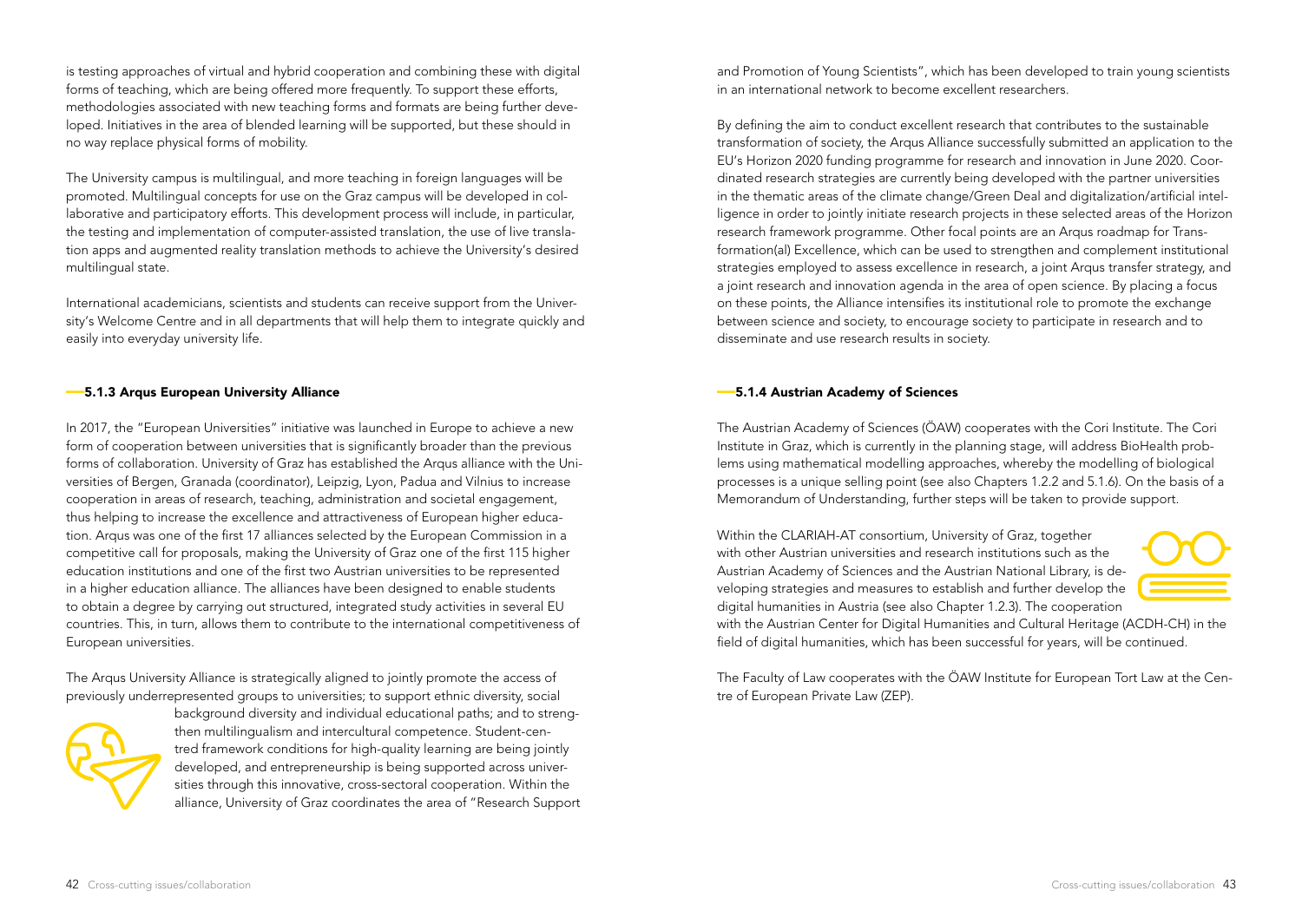#### $-5.15$  NAWI Graz

NAWI Graz was established in 2004 to strengthen existing cooperation and promote new collaborations. Since then, University of Graz and Graz University of Technology have been pooling their resources and expertise in the natural sciences and consistently and jointly developing these in the three fields of action: NAWI Graz teaching, NAWI Graz research and NAWI Graz organization. In addition to the three pillars, cross-sectional issues are also addressed, such as gender and diversity projects or alumni support.

NAWI Graz was established to integrate the cooperating areas as closely as possible and to anchor them within the line organizations of both universities, as well as achieve a high level of international visibility. Key figures of the cooperation are (as of 2019):

- **o** NAWI Graz teaching: 5,300 students in 21 joint bachelor's and master's programmes, nine of which are English-language master's programmes
- **NAWI Graz research:** 24 jointly appointed professors, 15 inter-university central labs or core facilities and more than 150 shared instruments.
- **O** NAWI Graz organisation: Foundation of the NAWI Graz Geozentrum as the first virtual inter-university department, definition and structuring of the Graz Center of Physics (see below)

#### DEVELOPMENT POTENTIAL OF NAWI GRAZ

Operations in the NAWI Graz teaching pillar are carried out within the line organization of the universities. Projects that can be assigned to the NAWI Graz research or NAWI Graz organization pillars will continue to be anchored as projects within the performance agreements.

#### NAWI GRAZ ORGANIZATION

The following development steps are planned in the area of inter-university departments/centres:

- <sup>o</sup> NAWI Graz Geozentrum or Graz Center of Physics: The four geoscientific/geotechnical and the six physics institutes of both universities will be merged in a joint building as an inter-university department. This goal is to achieve this in the period 2025 to 2027.
- **•** In addition, the creation of additional virtual joint departments (without spatial consolidation) is possible where this is desired and appears to make sense.

In order to take these steps, the structures of respective organizational frameworks must be defined and designed in detail and the corresponding legal framework conditions for these new forms of cooperation must be created (e.g. possibility of founding as an inter-university unit).

#### NAWI GRAZ TEACHING

Since all bachelor's/master's programmes in the areas of cooperation are offered entirely as joint institutions according to § 54e of the Universities Act (Universitätsgesetz, UG), more NAWI Graz programmes are not being planned at this time. Instead, the range of courses will be constantly adapted and further developed. Another aspect is



the expansion of internationalization measures for the English-language master's programmes (with a focus on SEE countries). Accompanying measures are the NAWI Graz Fulbright Professorships and the NAWI Graz Fulbright Role Models. For subject areas in which gender disparities exist, appropriate gender measures will be developed and applied.

One important measure will be the further optimization of data exchange among students, teachers and administrators via the online systems.

#### NAWI GRAZ RESEARCH

The following activities will be pursued here:

- ~ The structural development of the framework conditions for joint doctoral training within the framework of the NAWI Graz GASS (Graz Advanced School of Science).
- <sup>o</sup> The continuation of the joint appointment procedures. Where appropriate and possible, the upcoming appointments will be filled early.
- **•** Funding of specific research groups in line with the research priorities agreed upon together with the Scientific Advisory Board in the five NAWI Graz departments in 2017.
- The expansion of electron microscopy in the next performance agreement periods will not only significantly strengthen NAWI Graz as a whole, but will also be an outstanding part for the new NAWI Graz Center of Physics.
- <sup>o</sup> Strengthening the collaboration with the computer science fields to identify meaningful opportunities for the use of big data and AI methods.
- ~ After constructing and occupying the Graz Center of Physics and NAWI Graz Geozentrum buildings: Establishment/expansion or implementation of the respective defined research priorities.
- ~ The establishment of more NAWI Graz central labs/core facilities as a basic prerequisite for the continued successful acquisition of third-party funding projects.
- Conducting joint research evaluations.

# ––5.1.6 BioTechMed-Graz

This continuity-enhancing cooperation initiative enabled University of Graz, Medical University of Graz and Graz University of Technology to successfully complement and combine their existing competences in the major joint research topics of molecular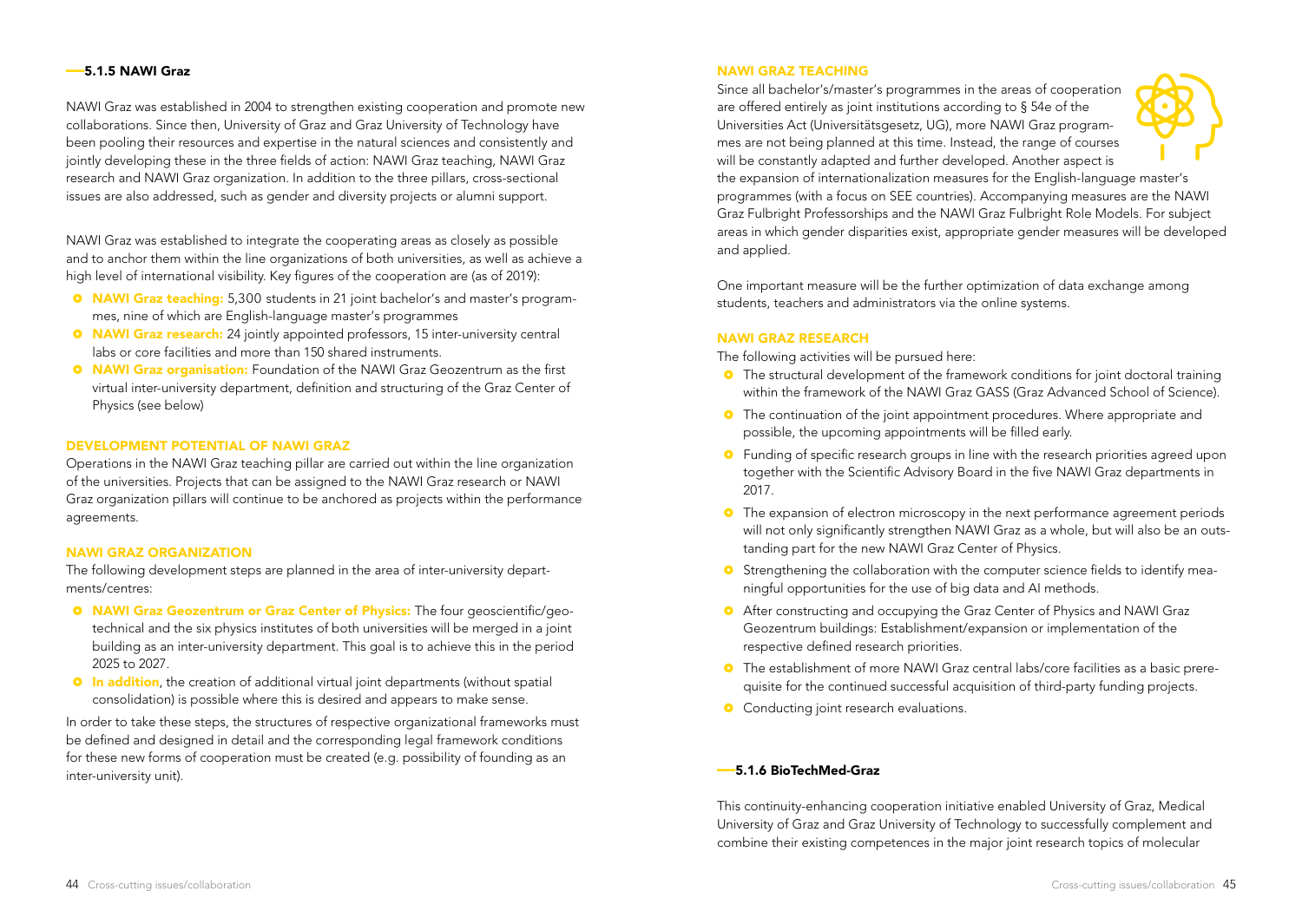biomedicine, neuroscience, pharmaceutical and medical technology, biotechnology and quantitative biomedicine and modelling. This joint cooperative platform increased the visibility of all the universities but also made them more identifiable for science, industry and politics.

The main objectives of BioTechMed-Graz include promoting excellent and interdisciplinary research programmes in the field of medically relevant life sciences, supporting young scientists and raising international awareness of Graz as a research location. The three partner universities form a close cooperation in the areas of basic biological and scientific research, technological development and the clinical application of these technologies in humans, strengthening the existing research fields still further and opening up additional innovative research areas (see also Chapter 1.2.2).

University of Graz plans to establish a research institute in the field of biomedicine ("Cori Institute of Molecular and Computational Metabolism") together with the ÖAW and BioTechMed-Graz's two partner universities (see also Chapter 1.2.2). To achieve this end, a memorandum of understanding was signed between the BioTechMed-Graz partner universities and the Austrian Academy of Sciences. The scientific focus is placed on creating an interdisciplinary environment and on areas in which the university location of Graz can demonstrate many years of highly successful research competence.

#### SPECIFIC IMPLEMENTATION MEASURES

BioTechMed-Graz programmes and cooperative activities:

- The promotion of cutting-edge research: The competitive awarding of research funding as part of an international peer review process will be continued by issuing renewed calls for proposals.
- <sup>o</sup> FThe promotion of young scientists: Talented PhD students and post docs will be given the best possible support in their scientific development by offering targeted support programmes and event formats.
- The creation of appointments relevant to BioTechMed-Graz: Professorships in the departments of BioTechMed-Graz will be filled by inter-university appointment committees..
- ~ The creation of a BioTechMed-Graz doctoral programme: The doctoral curricula in the BioTechMed-Graz departments will be strengthened by offering interdisciplinary, cross-curricular courses.
- ~ The expansion of BioTechMed-Graz research infrastructure: Expansion, continuation and optimization of the joint research infrastructure and core facilities.

Cooperation project between BioTechMed-Graz partner universities and the ÖAW

~ BioTechMed-Graz coordinates the joint project "Cori Institute of Molecular and Computational Metabolism". Possibilities for construction work on the institute are being examined and efforts are being made to carry out this work in the near future.

#### ––5.1.7 KUWI Graz

Building on the already well-established cooperation between fields of study in the arts and sciences at Graz University of Music and Performing Arts, Graz University of Technology and University of Graz, a project was launched with KUWI Graz to increase the cooperation in the arts and sciences field in Graz to a new level. The aim is to optimally use the synergies and competences in the universities' and non-university partners' arts and sciences fields and to strengthen the diversity of methods used. KUWI Graz addresses aspects of both teaching and research. Regarding teaching, new topics and methods will be developed through courses and modules. Regarding research, exhibitions, conferences and joint research activities will contribute to increasing the international awareness for the university's scientific expertise.

#### ––5.1.8 Steirische Hochschulkonferenz

The Styrian University Conference, the cooperation platform shared by the nine Styrian universities, will be further expanded and developed through targeted measures and projects. The nine universities position themselves as educational institutions by carrying out joint projects to support quality development: Didactic knowledge and modern teaching methods are emphasized and competences are combined



to maximise the joint benefit in teaching. The pilot projects on "Teaching and Learning" have led to the development of the Didactics Workshop, a university-didactics training programme that presents basic university teaching approaches and methods in new ways, and eDidactics, a training programme for the use of technologies in university teaching. Through joint public relations work, awareness will be raised for Styria as a teaching, science and research location. The positive perception of Styria as a university location creates an environment that attracts additional investments from the federal government, the European Union and companies. These efforts will include, among other things, consciously profiling and expanding interdisciplinary research initiatives, creating a common teaching space for improved university didactics, establishing additional continuing education options for competitive employees and increasing local and regional networking so that Styria can respond even more effectively to complex future challenges.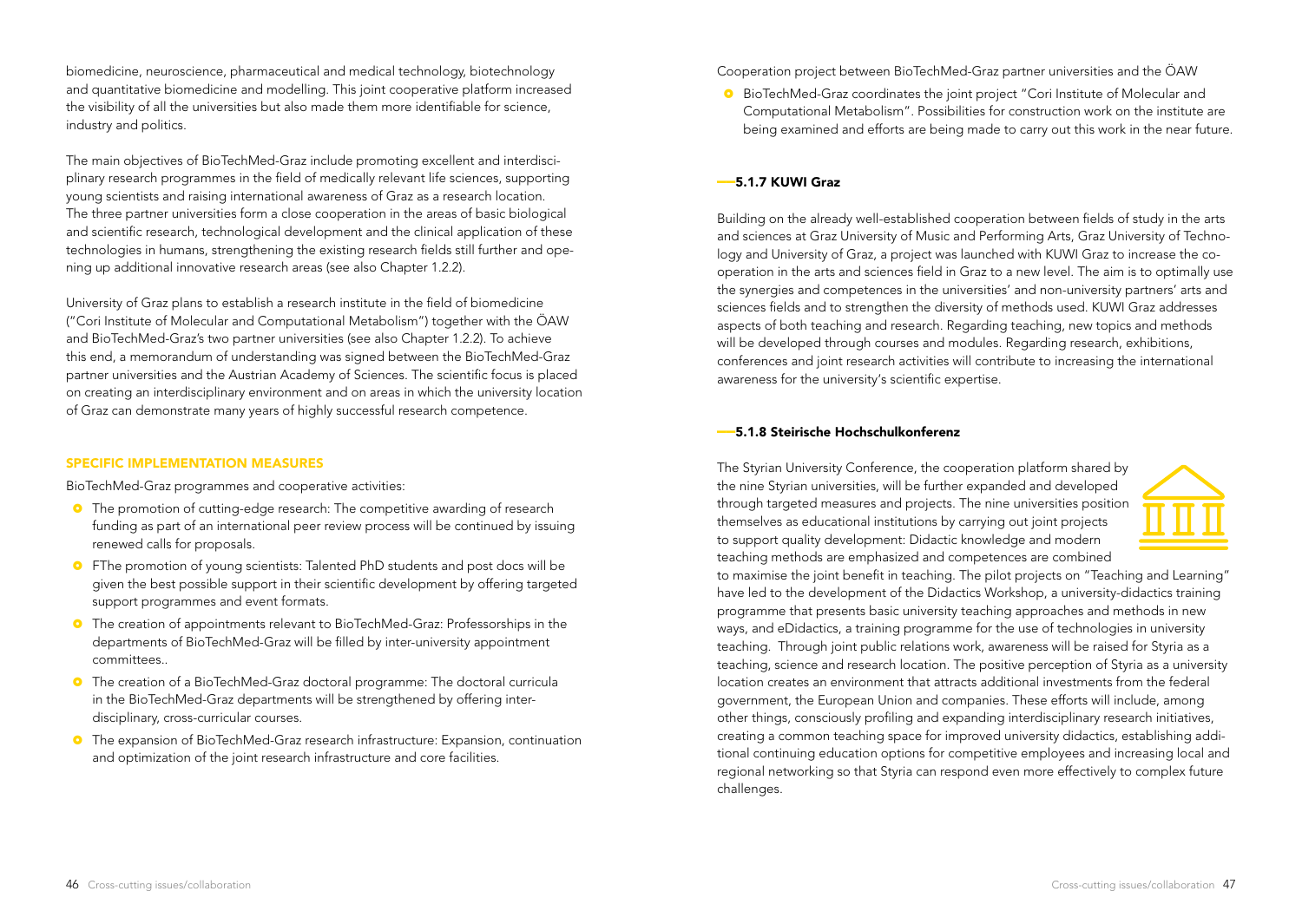## 5.2 Staff



The staff play a central role in the development of a university, including both members of the academic university staff who are active in research and teaching as well as the members of the general university staff who essentially support and coordinate their work. Therefore, the selection of staff, their professional and personal development and the creation of performance-oriented career prospects are of

considerable importance. In addition, the need to support staff during the digital transformation process and help them to accept and adjust to the resulting changes at the university present major challenges.

A catalogue of criteria exists that can be used to transparently assess staffing needs and that serves as a basis for long-term planning. The criteria for highly qualified scientific staff include the supervision situation for active students and the needs to supervise doctoral students, for profile building in research and to maintain international visibility. The needs regarding equipment support or in teaching (supervision ratios) serve as decisive criteria when establishing Senior Scientist/Senior Lecturer positions. The results of the assessment of personnel requirements are incorporated into quantitative personnel planning and also form a basis for decisions on short-term personnel planning.

#### ––5.2.1 Career model

To attract young talented scientists to University of Graz and thus ensure that high quality, international research is carried out here over the long term, it is necessary to be able to offer realistic career prospects. For this reason, a career model has been developed and applied, referring to the framework provided by the Universities Act and the Collective Bargaining Agreement for University Staff, which, in addition to offering competitive training and a wide range of support services, also offers young scientists a clear employment perspective for an academic career (or individual stages of such a career) at University of Graz. In this context, the challenges that will arise during the next few years include refining the existing employment profiles for academic staff in accordance with § 94 para. 1 no. 4 UG at all career levels (and in particular the post-doc initiative, see Chapter 1.2.6) and dealing appropriate with the restrictions for fixed-term contracts, as well as maintaining an appropriate ratio between temporary and permanent positions.



In those areas or cases where a long-term career perspective is offered, University of Graz favours the tenure-track model. The competitive selection procedures, which will be carried out in accordance with international standards pursuant to § 99 (5) UG, attract highly qualified international young scientists to University of Graz. On the other hand, they can also be used to retain high-calibre young scientists,

such as the winners of important national and international research prizes. The appointment procedures as defined in § 99 (4) UG, which have been successfully established in recent years, will continue to be used in individual cases in order to offer the most successful scientists further prospects that reflect their performance. As a rule, the main professorships in a subject area will continue to be filled according to the appointment procedures described in § 98 UG and, in individual cases, also according to the appointment procedures described in § 99a UG. Professorships as described in § 99 (1) UG serve primarily to bridge unfilled professorship positions for a short period of time, to initiate new academic fields and to attract practitioners.

The academic career model used at University of Graz is based on a modern scientific enterprise. Qualification paths are being developed for general university staff; qualified staff from different departments will also be offered attractive framework conditions and career prospects.

#### ––5.2.2 Recruiting Offensive

When recruiting the most highly qualified staff for University of Graz, it is important to follow a search and selection process that corresponds to the (frequently diverse) aspects of the position to be filled. Therefore, in the future, the existing legal possibilities will be used at different educational and career levels and expanded to include creative aspects. The targeted recruiting process begins not only by exami-



ning the Fields of Excellence but by examining how well the quality and quantity of the expected services fits in terms of their content. The expertise that is already available in the individual areas of the university is used to plan further steps but also specifically to approach to excellent applicants. In this way, customized recruiting can be carried out by considering what is currently known about the specific staff composition in a (subject) area. These measures are supported by the use of modern, up-to-date application tools.

#### ––5.2.3 Compatibility

University of Graz supports its members to achieve an optimal work-life balance (i.e. reconcile their study/work needs with their family care responsibilities) and offers an established, diverse and regionally networked range of services. These are available both in person and digitally in German and English. Due to developments regarding home office and distance learning requirements, the challenges facing staff in their attempts to achieve a work-life balance have changed. Young scientists receive support when starting a family. International mobility requires families to be accompanied as they settle in Graz for either short- or long-term periods.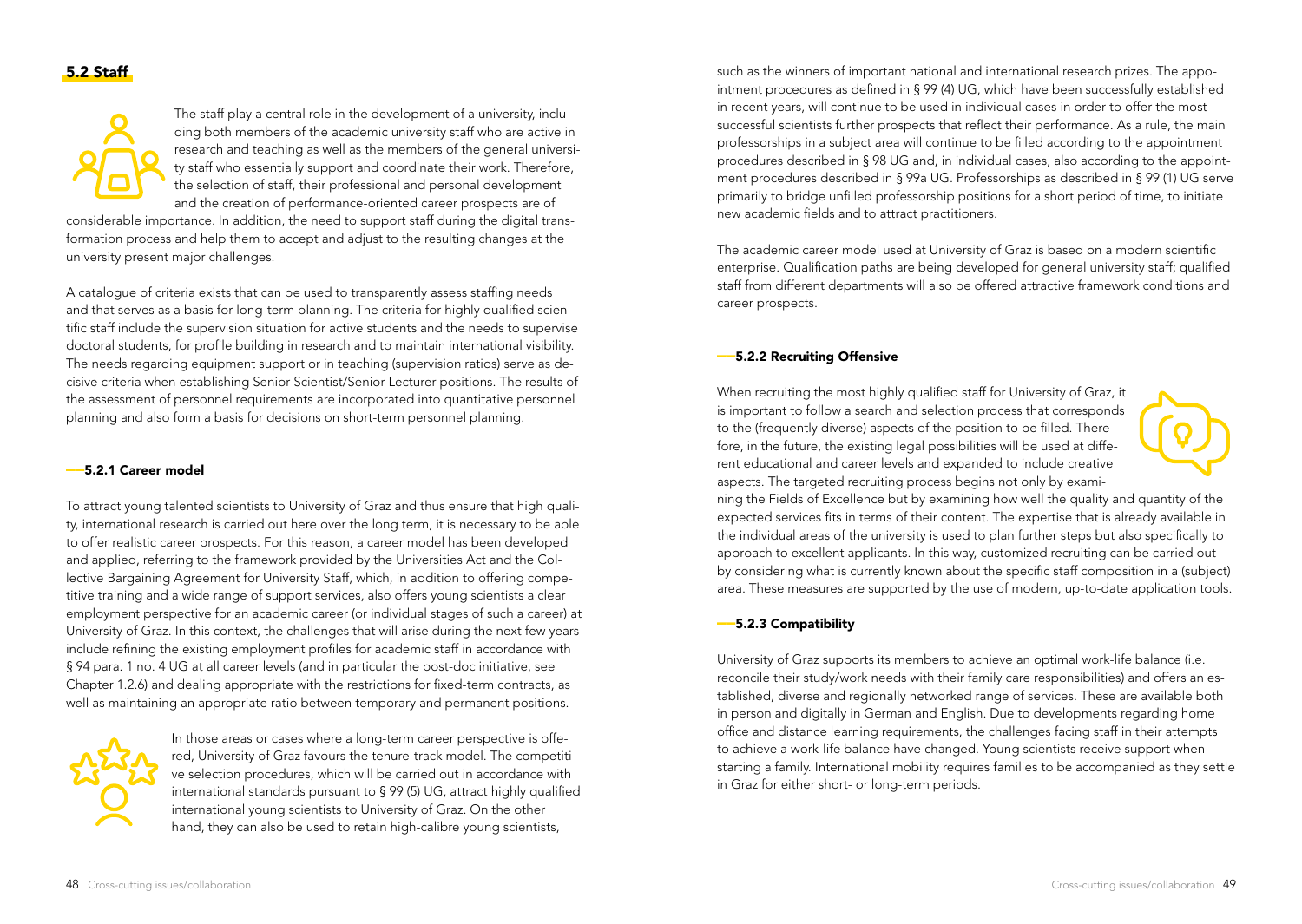New concepts are being developed for family services that go far beyond meeting the simple need for childcare, although this aspect will not be neglected as an important component of such a service and it may be further expanded and strengthened in the future. In addition, the issue of older (and ageing) generations is becoming more prominent, whether these staff represent a group that needs continuing education or a group that will require increased care and attention from relatives.

#### ––5.2.4 Advancement of women

To fulfil its role as a social role model, University of Graz is committed to supporting equality in all institutions, decisions and processes and understands diversity as a multidimensional issue. Thus, it continues to strive for a gender-equal distribution of leadership positions (professorships and management in academic units).

As an organization that combats bias in all forms, University of Graz uses diversityrelated strategies to undermine discriminatory mechanisms and weaken dynamics. In this context, closing the gender pay gap is a key project.



In order to fulfil the function as a role model in society, the University will continue to support measures to continuously increase the proportion of women in leadership positions and among professorships, for example, by refining and expanding career programmes and biassensitization training for appointment committees. To further equalise the proportion of women and men, the existing measures will be

supplemented by additional interventions, such as the creation of specific positions for highly qualified women. A compensation model will also be put in place as an incentive for increased participation in committees and as compensation for the higher burden of committee work placed on female scientists in subject areas where women are underrepresented.

#### ––5.2.5 Framework conditions for contemporary work

Two models of mobile working have been introduced for university staff: fixed mobile working (periods agreed upon in advance) and flexible mobile working. The support measures necessary for mobile working will be being adapted according to the specific need. In this context, a comprehensive concept for digital, distance-based continuing education is being applied under the title "Internal continuing education online".

In its role as an employer, it has become indispensable for the University to take into account the family situation of (international) applicants when recruiting. For this reason, University of Graz has created a Dual Career Service, which relies upon its regional and national networks to provide the applicants with support during the process of relocating their work and life to Styria.

University of Graz is working to install a workplace health promotion system, placing a focus on analysing the existing models and creating new models in the field of work organization and working conditions.

# ––5.2.6 Quantitative staff planning

The appointment of university professors as described in section 98 (1) UG and the number of university professors as described in sections 98 and 99 UG, insofar as they are appointed for at least three years, is shown in Annex 1.

The following professorships are planned for the years 2022 to 2024, subject to budgetary constraints, in accordance with § 99 UG:

- according to § 99a UG: 1 to 3 positions
- according to § 99 (1) UG for temporary professors: 5 to 10 positions
- ~ according to § 99 (4) UG for university lecturers (§ 94 para. 2 no. 2 UG): 2 to 4 positions
- according to § 99 (4) UG for associate professors: 3 to 5 positions
- according to  $\S 99 (5)$  UG: 8 to 20 positions

The following professorships are planned for the years 2025 to 2027, subject to budgetary constraints, in accordance with § 99 UG:

- according to § 99a UG: 1 to 3 positions
- ~ according to § 99 (1) UG for temporary professors: 15 to 25 positions, 4 of them full-time
- ~ according to § 99 (4) UG for university lecturers (§ 94 para. 2 line 2 UG): 2 to 3 positions
- according to § 99 (4) UG for associate professors: 3 to 5 positions
- according to  $\S 99$  (5) UG: 5 to 20 positions

In addition to the university professorships as described in  $\S 98$  (see Annex 6.1<sup>5</sup>) and the professorships listed above and described in § 99 UG, additional professorship positions will be established to support profile building and to improve the supervisory situation. The specific number and descriptions of these appointments is still to be determined and will depend upon the performance agreement.

<sup>5</sup> https://mitteilungsblatt.uni-graz.at/de/2020-21/12.a/pdf/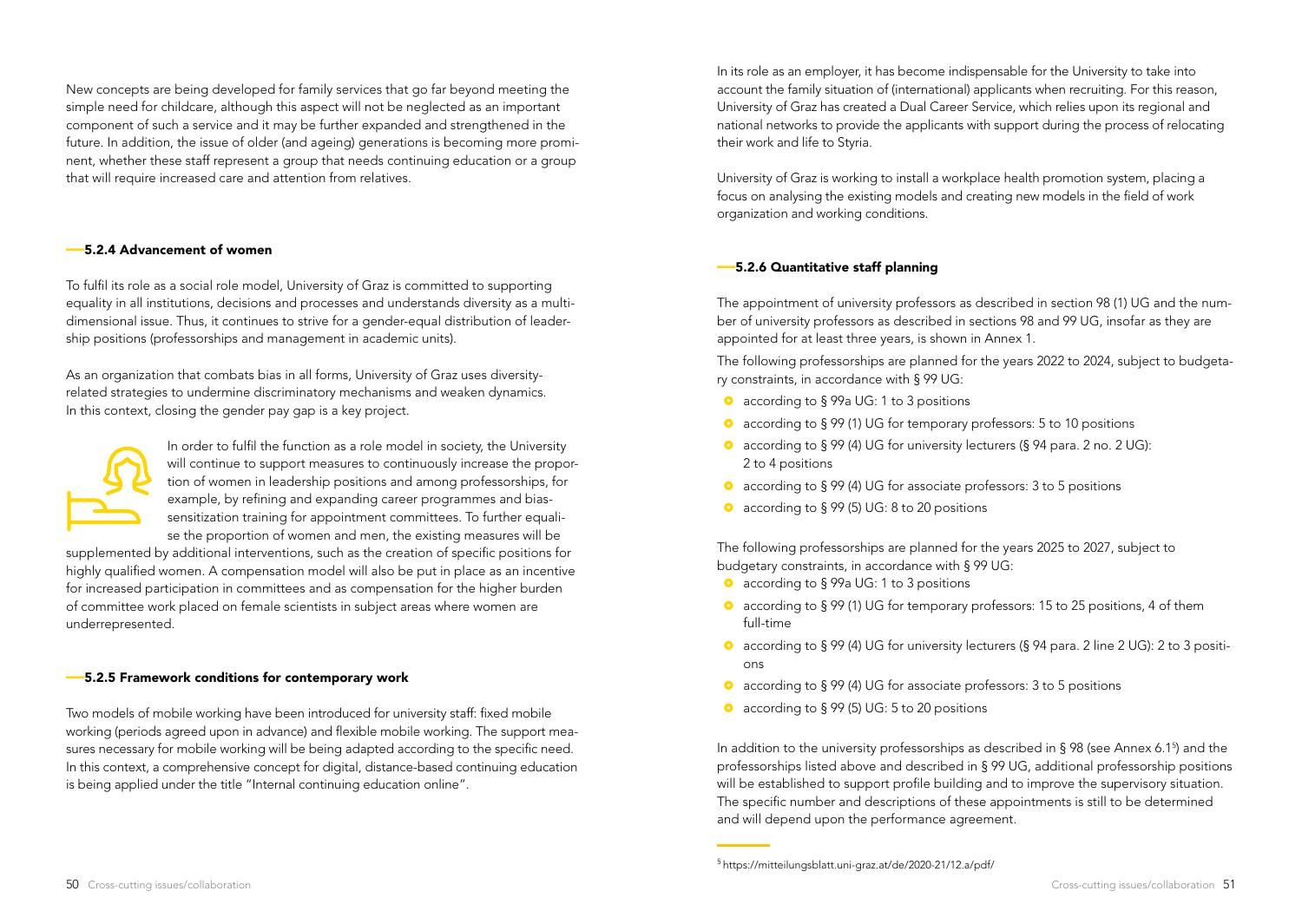# 5.3 Campus development and infrastructure

#### ––5.3.1 Urban land-use plan and construction projects

University of Graz has a well-developed campus in a central location in the city of Graz. The joint land-use development concept of the Graz universities (Bauleitplan Planungsregion Süd) is part of the Austrian University Plan. The way in which this urban land-use plan is continually updated, financed and implemented provides the most important framework for campus development.

Decisions on building and space issues are made based on specific criteria set to support profile building in research and to improve the supervisory situation in teaching. Therefore, the needs and necessities that arise from research and teaching are prioritized, as infrastructural support for these is essential. Further criteria will be developed as result of merging certain, disparate locations into a "campus of short

distances", based on developments in student enrolment and thematic aspects of research. The planned expansion of STEM subjects will be taken into account accordingly.

The campus will be further expanded to reflect the joint land-use plan projects; the number of rented spaces at various locations will be reduced insofar as possible; and further spatial consolidation will occur. From 2023 and onwards, after the Medical University of Graz moves off campus, another important building block will be set on site: The vacated area at Harrachgasse 21 (Vorklinik) will be developed and become the site of the new Graz Center of Physics (combining the physics institutes previously located at Graz University of Technology and University of Graz), an auditorium centre and extension areas for subjects that require laboratory space. By developing an innovative concept, the potential of the vacated area will be exploited efficiently to prepare for the growing need for space due to the increased number of students, third-party funded research and number of professorships.

Once the vacated areas located at Universitätsplatz 4 and 5 can be used, the subjects of the Faculty of Environmental, Regional and Educational Sciences, which have a large number of students, will have the opportunity to be accommodated directly on campus. As a common point of contact and interface for teacher training, the Teacher Training NEW services will also be centrally located on campus.

The Wall building located at Merangasse 70 offers the potential to bring together the humanities institutes and their libraries to create a new and modern "House of Languages and Cultures".

#### ––5.3.2 Personal projects

In order to further develop the campus as location that is prepared for the future, other projects are being developed in addition to the urban land-use plan regarding personal projects in accordance with the Uni-ImmoVO. For example, on the Rosenhain sports grounds, the sports hall will be extended by adding modern laboratories and training areas. This will result in cooperative synergies through the use of the



infrastructure of the University Sports Institute (USI) and the Institute of Sports Sciences. The nearby former Jesuit summer refectory will be updated and renovated and will offer space for office workspaces and a functional merger.

The existing buildings in the Leechgasse, together with a possible new building, will create a new accommodation option for university institutes that is well-integrated into the campus.

#### ––5.3.3 Renovation, modernization and environmental protection

In addition to carrying out the projects outlined in the urban land-use plan, it will be necessary to renovate and modernise the existing (historic) buildings on campus and to provide adequate room resources. This presents an ongoing challenge alongside the new construction projects. The developments and initiatives undertaken to digitalise the university will be taken into account during the campus development. Furthermore, energy efficiency will be improved, an energy management system will be installed and the use of alternative energy sources – especially photovoltaics – will be expanded in cooperation with BIG GmbH. Further possibilities to use the green spaces on campus for student learning are being explored.

In particular, sustainability aspects will be incorporated into all planning and implementation phases of the building projects. University of Graz is also part of the Sustainable Buildings Working Group in the Alliance of Sustainable Universities. The principles developed there (e.g. position paper on the construction of sustainable university buildings<sup>6</sup>) will be taken into account in University of Graz's projects.

Likewise, University of Graz, with its interest in further developing local and regional cooperations and synergies, will be confronted with new and altered requirements regarding the spatial conditions, which will be continually adapted while considering the future needs.

<sup>6</sup> http://nachhaltigeuniversitaeten.at/wp-content/uploads/2020/03/2020-01- 23 Positionspapier\_Nachhaltiges\_Bauen.pdf